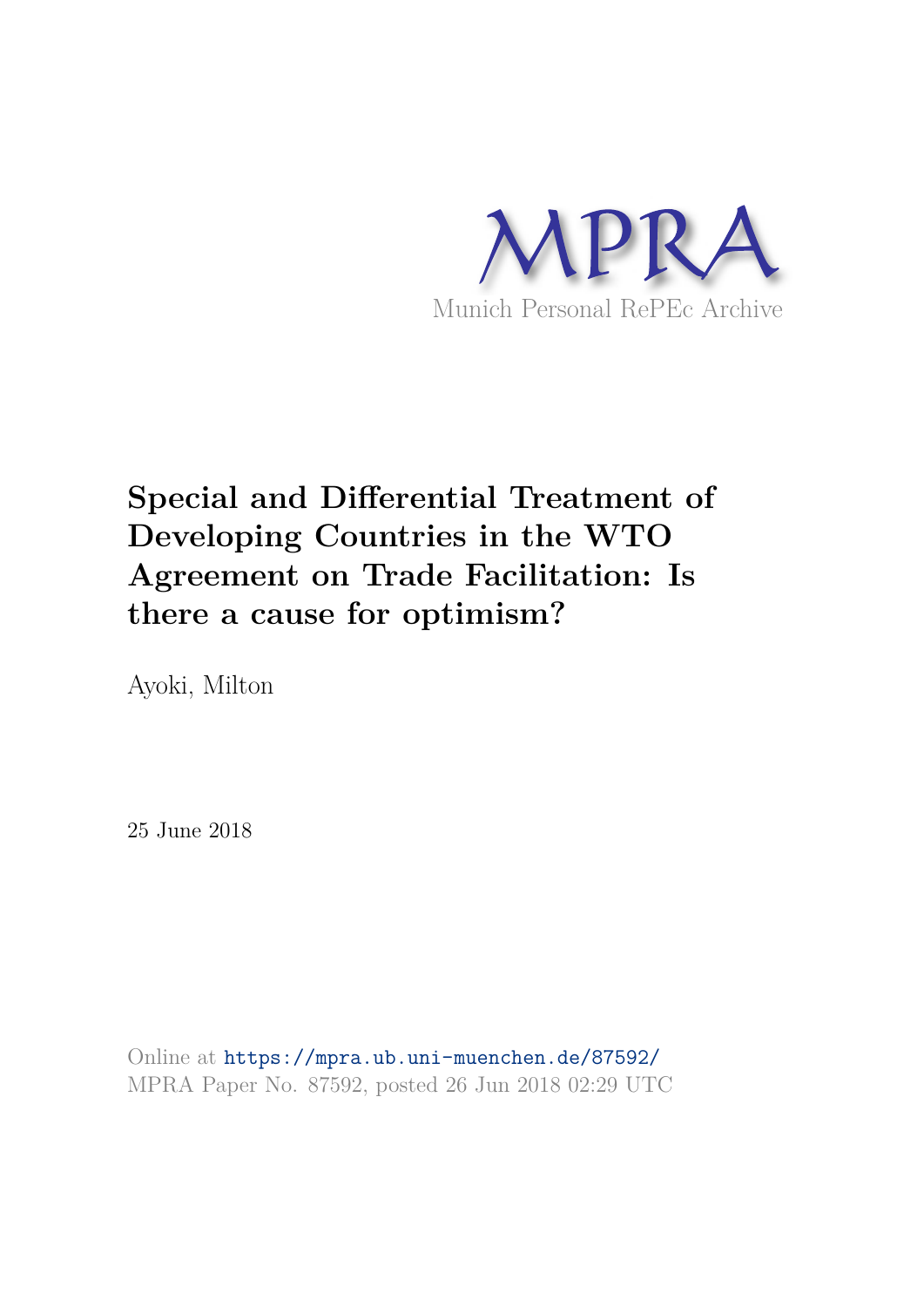# **Special and Differential Treatment of Developing Countries in the WTO Agreement on Trade Facilitation**

Is there a cause for optimism?

**Milton Ayoki** 

*Institute of Policy Research and Analysis* 

IPRA Working Paper 63 Institute of Policy Research and Analysis, Kampala June 2018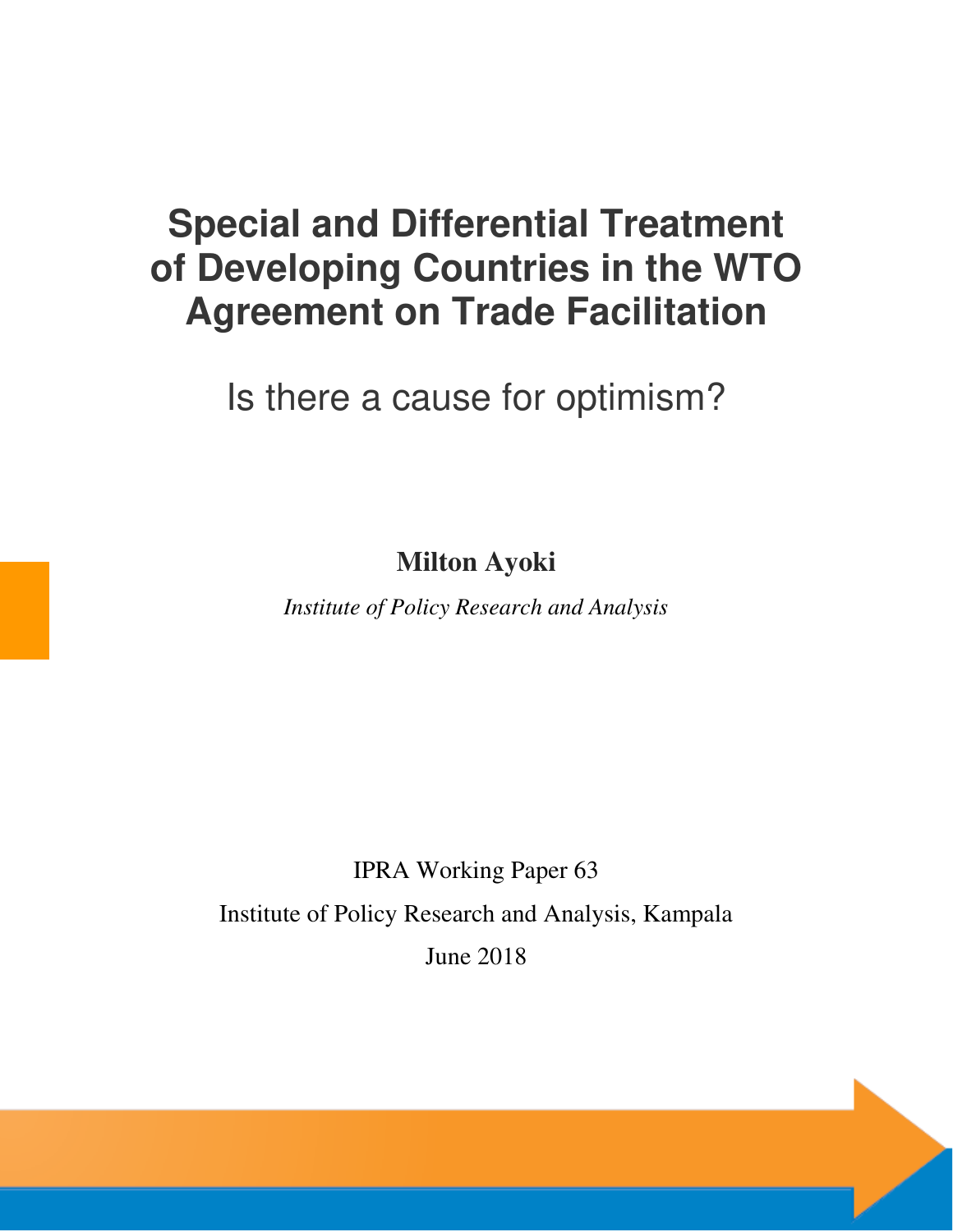# **Special and Differential Treatment of Developing Countries in the WTO Agreement on Trade Facilitation: Is there a cause for optimism?**

## **Milton Ayoki**

Institute of Policy Research and Analysis

**Abstract:** The growing evidence of market failure, uncertainties in international cooperation and complexities of the problems of global inequalities has made special and differential treatment of developing countries (S&DT) not only increasingly necessary, but also increasingly difficult. In this paper, we examine the S&DT measures in the WTO Agreement on Trade Facilitation (TFA), in addressing the delicate balance between the concerns of developing countries and fostering the TFA's objectives of expediting the movement, release and clearance of goods, including goods in transit. We find that, while the S&DT appears, in the face value, to offer flexibility for developing countries especially the least developed countries in implementation of the TFA, this flexibility has been eroded by conditioning assistance and support for capacity building to notification of commitments. The linking of support to commitment creates not only dilemma for developing countries on the timing of commitment (implementation) but also exposes them to risks of taking on increasing commitment before prerequisite capacity. Given the 'best endeavour' nature of the relevant provisions, it is not apparent that the benefits of implementing the Agreement will outweigh its costs if developed countries relegate on their promise to provide assistance and support for capacity building.

*JEL Classification*: F13, F68, K33.

*Key words*: Trade faciliation agreement, development issues, special and differential treatment, developing countries, trade and development, WTO.

Disclaimer: IPRA Working Paper Series disseminates the findings of work in progress to encourage the exchange of ideas about development issues. An objective of the series is to get the findings out quickly, even if the presentations are less than fully polished. The author alone is responsible for any views, omissions or deficiencies. Email: **milton.ayoki@ipraa.org** 

#### IPRA Working Paper 60, December 2017

**©** 2017 Institute of Policy Research and Analysis. All rights reserved. Short sections of text, not to exceed two paragraphs, may be quoted without explicit permission provided that full credit, including © notice, is given to the source.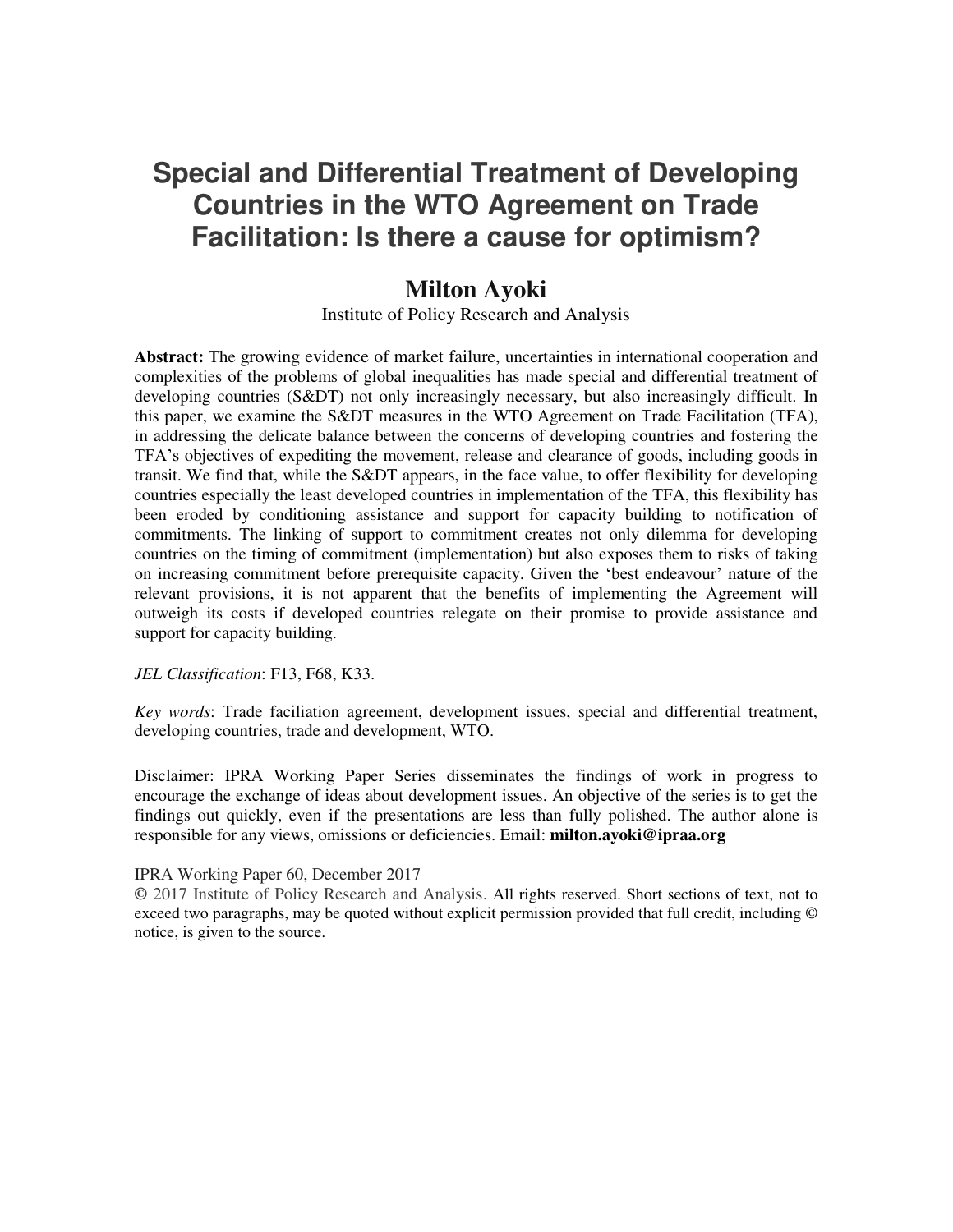# **Contents**

| 1           | <b>Introduction</b>                                                              | 1  |  |
|-------------|----------------------------------------------------------------------------------|----|--|
| $\mathbf 2$ | Contour of the WTO Agreement on Trade Facilitation                               | 3  |  |
| 2.1         | Substantive rights and obligations                                               | 3  |  |
| 2.2         | Special and differential treatment                                               | 4  |  |
| 2.2.1       | Menu-driven approach                                                             | 4  |  |
| 2.2.2       | Measures that can be implemented immediately                                     | 7  |  |
| 2.2.3       | Measures requiring time for implementation                                       | 8  |  |
| 2.2.4       | Measures requiring time and prior availability of capacity for<br>implementation | 8  |  |
| 2.2.5       | Provision of support and technical assistance                                    | 9  |  |
| 2.3         | Institutional and cross-cutting issues                                           | 12 |  |
| 3           | <b>Progress in TFA implementation</b>                                            | 13 |  |
| 3.1         | Notifications across three categories                                            | 13 |  |
| 3.2         | Notification of indicative & definitive dates for implementation 16              |    |  |
| 3.3         | Technical assistance and support for capacity building                           | 17 |  |
| 4           | <b>Conclusions</b>                                                               | 19 |  |
|             | 20<br><b>References</b>                                                          |    |  |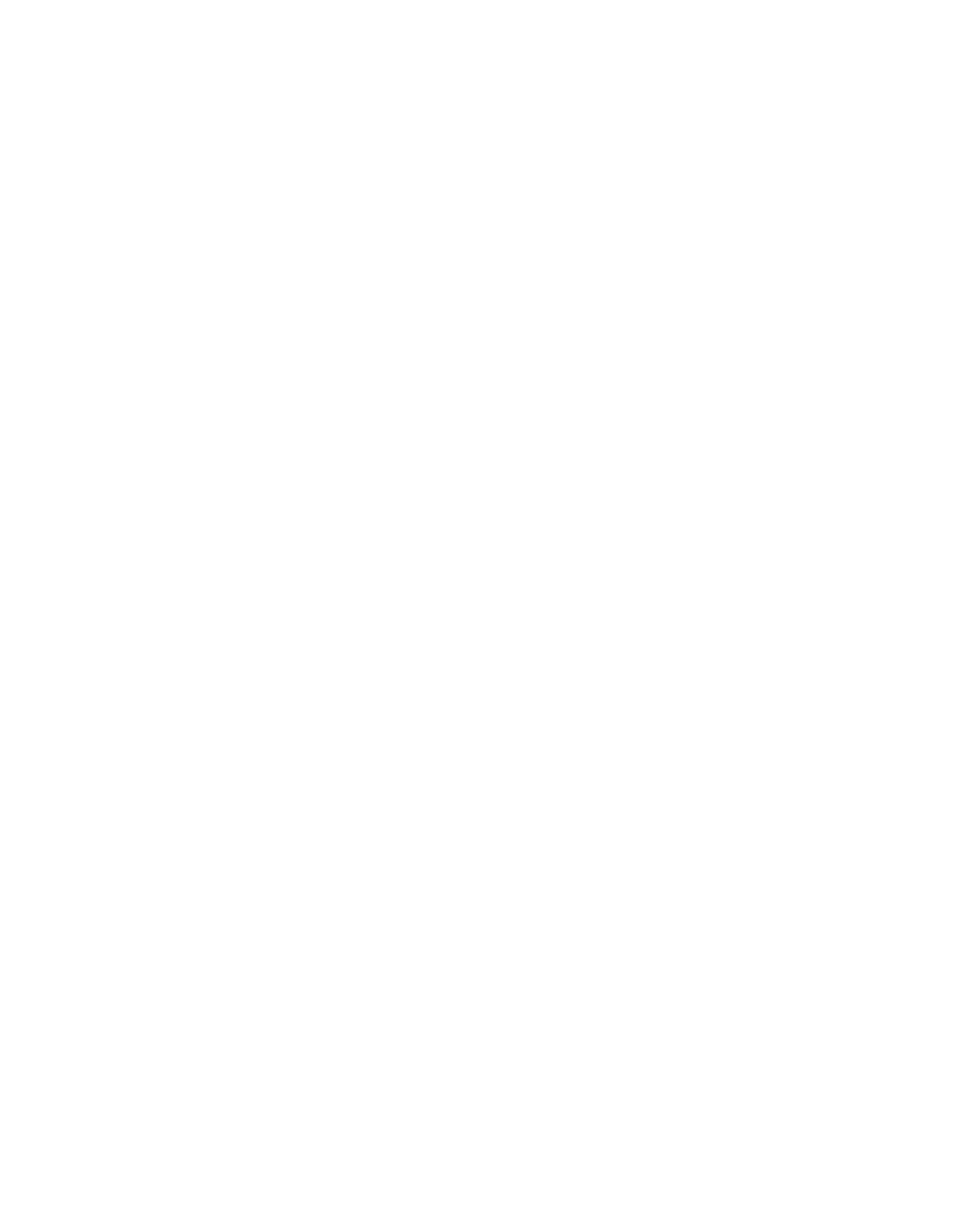#### **1 Introduction**

 $\overline{a}$ 

In February 2018, the implementation of WTO Agreement on Trade Facilitation (TFA) entered its second year, having come into force on 22 February 2018. Concluded at the Ninth WTO Ministerial Conference in Bali (2013), the Trade Facilitation Agreement (TFA) aims at expediting the movement, release and clearance of goods, including goods in transit, and sets out measures for effective cooperation between customs and other relevant authorities on trade facilitation and customs compliance issues. To help developing countries adjust to the new commitment, the TFA contains provisions for technical assistance and capacity building in this area. Considering important commitments developing countries will assume in the Agreement,<sup>1</sup> what are the challenges and risks for developing countries, which comprise a majority of the WTO membership?<sup>2</sup> This paper addresses this question and highlights the approach developing countries might take to work to the realization of the development objective. It looks at the progress so far (TFA's implementation), about two years following its entry into force.<sup>3</sup>

Section II of the WTO Agreement on Trade Facilitation sets out the basis for special and differential treatment (S&DT) for developing countries and for the technical assistance and capacity building needed by them for the implementation of the agreement. The incorporation of S&DT provisions for developing countries in the TFA is out of recognition that market failures are pervasive and that any path to economic development requires differential policy towards developing countries and the least developed among them. It is "in the spirit of the Doha Round", since 2001 that the rules-based multilateral trading system requires a development dimension, which addresses the requirements and special needs of the weaker members especially least-developed countries.

<sup>&</sup>lt;sup>1</sup> "... 'assistance and support for capacity building' may take the form of technical, financial, or any other mutually agreed form of assistance provided" (Footnote 16, TFA).

<sup>&</sup>lt;sup>2</sup> There are currently 47 least-developed countries on the UN list, 36 of which to date have become WTO members. Eight more least-developed countries are negotiating to join the WTO. They are: Bhutan, Comoros, Ethiopia, Sao Tomé & Principe, Somalia, South Sudan, Sudan and Timor-Leste. Africa is represented by 44 member countries within the WTO, most of them, least-developed countries.

<sup>&</sup>lt;sup>3</sup> On 30 April 2017, 115 instruments of acceptance of the Protocol Amending the WTO Agreement had been received by the WTO, including 19 from African countries.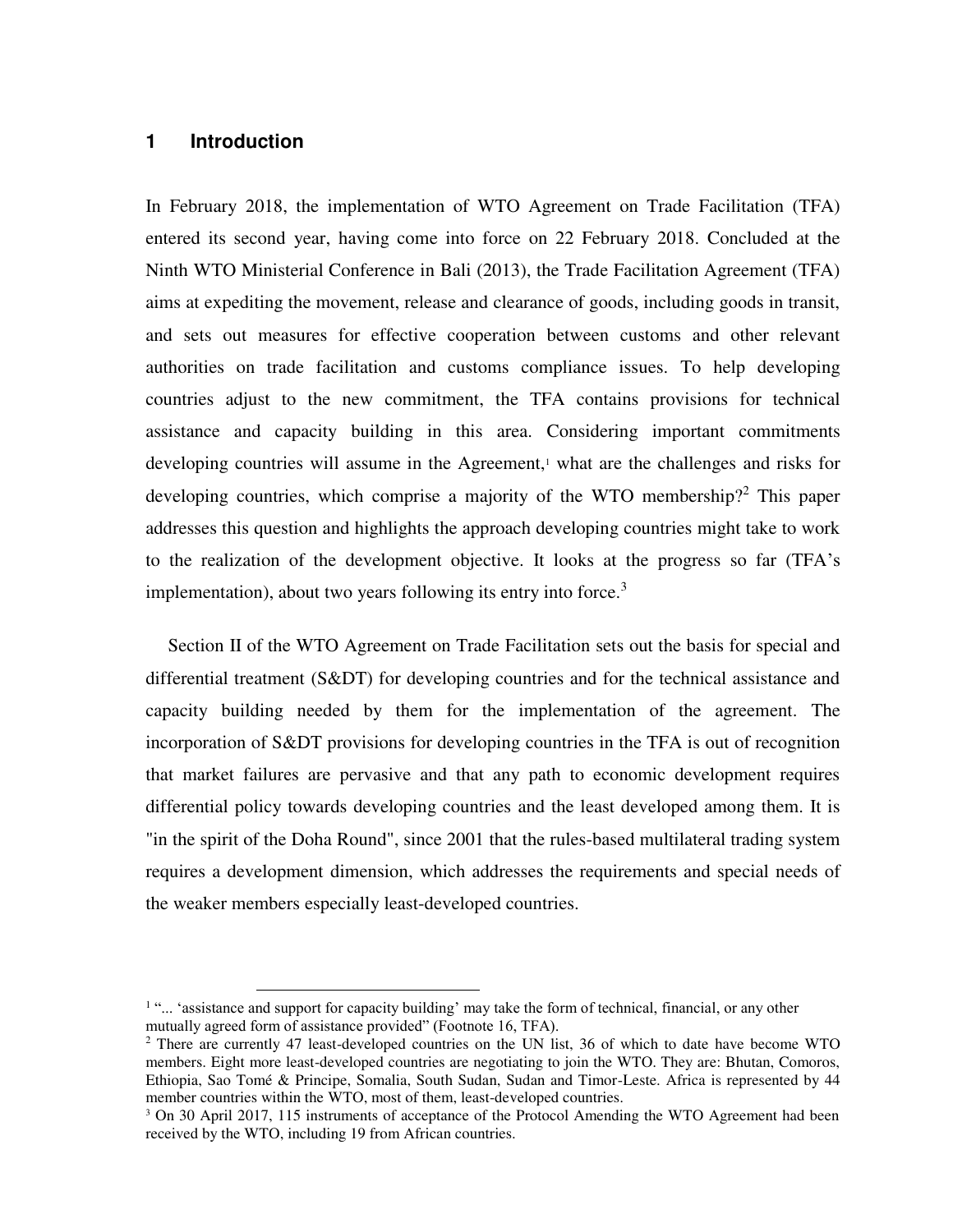In Marrakesh Ministerial meeting (which led to establishment of the WTO), Ministers agreed that least-developed countries would only be required to undertake commitments and concessions to the extent consistent with their individual development, financial and trade needs, or their administrative and institutional capabilities, reflected in the Decision on Measures in Favour of Least-Developed Countries. In the 1 August 2004 Decision of the General Council (July Package), Members reaffirmed their commitments made at Doha concerning LDCs, including due account to be taken of LDC concerns in the negotiations, assurance that the July Decision not to negatively affect LDCs in any way.

Considering decades of international efforts to trade facilitation, the purpose of this paper is to provide some insights into the development value of the special and differential treatment (S&DT) measures in the WTO Agreement on Trade Facilitation (TFA)—the extent to which developing countries will be in position to use them to address their trade facilitation and development needs—specifically,

- i) the role of the S&DT measures in addressing the delicate balance between the needs and concerns of developing countries and ensuring the TFA's objectives of expediting the movement, release and clearance of goods, including goods in transit—the weights attached to specific policy clusters (e.g. capacity building, etc.) as well as the content, substance and legal applicability of the provisions are evaluated;
- ii) the risks and opportunities of implementing the Agreement. When transition periods fail to achieve their purpose because of insufficient resources or inadequate monitoring of developed countries' action to support adjustment, the risk emerges of further marginalizing developing and least-developed countries and compromising their future integration into the multilateral trading system.

In what follows, Section 2 provides a contour of the WTO Agreement on Trade Facilitation, and considers the challenges to be faced if one wants to turn into reality the potential that trade facilitation holds for development. It also highlights the approach developing countries might take to work to the realization of the development objective. Section 3 then considers the progress in implementation. Section 4 concludes with a suggestion on the input that international partners could, and should, make to the realization of the development return from TFA.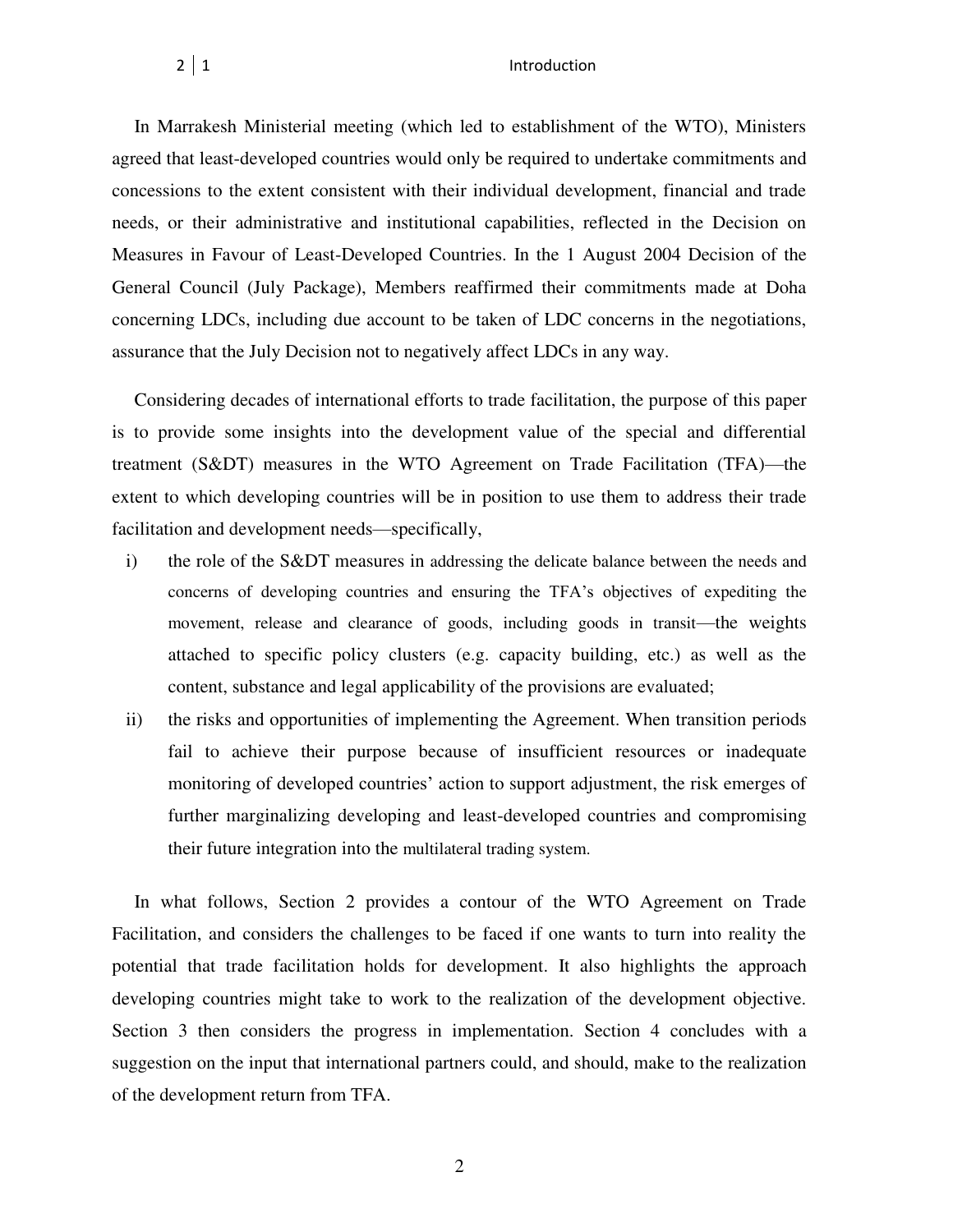### **2 Contour of the WTO Agreement on Trade Facilitation**

The Bali (MC9) result is a text containing 13 articles of rules and sub-rules that go far beyond the GATT Articles V (regarding freedom of transit), VIII (customs fees and formalities) and X (the publication and administration of trade regulations) on this issue presented in three sections: substantive provisions, provision of S&DT and institutional and cross cutting issues.<sup>4</sup>

The TFA recognizes, in its the preamble, the particular needs of developing and especially least-developed country Members requiring assistance and support for capacity building in the operation of the obligations under the Agreement, which reaffirms the acceptance of development as a central purpose of TFA.<sup>5</sup>

#### **2.1 Substantive rights and obligations**

Section I of the TFA contains provisions that deals with substantive rights and obligations, in 12 articles.The provisions (originating from Articles V, VIII and X of the GATT 1994) aim at expediting the movement, release and clearance of goods, including goods in transit.<sup>6</sup> These include the advance publication of customs rules and regulations, giving signatory countries a chance to comment on rules before their entry into force; the streamlining of customs fees and formalities with respect to imports and exports; the timely release and clearance of goods, especially expedited or perishable cargo; the freedom of transit for goods across the territory of other signatories; and cooperation between signatory countries' border management agencies, among others.

Of the 12 substantive Articles, four of them deal directly with movement of goods and customs formalities—showing the significance attached to this issue: Article 7 (Release *and* 

 $\overline{a}$ 

<sup>4</sup> For the full text of the agreement, see WTO, "Agreement on Trade Facilitation," Preparatory Committee on Trade Facilitation, W/L/931, July 15, 2015, available at

https://www.wto.org/english/thewto\_e/20y\_e/wto\_tradefacilitation\_e.pdf.

<sup>5</sup> According to the Vienna Convention on the Law of Treaties (United Nations, 1969, article 31 (2)), the preamble is part of a treaty for the purpose of interpretation. It is the repository of the general aims and purposes of the agreement and offers a summary of the grounds upon which it is concluded. Thus, while preambles normally do not directly create rights and obligations for the parties to an instrument, they are relevant for the interpretation of its provisions.

<sup>&</sup>lt;sup>6</sup> The TFA clarifies and improves the relevant articles (V, III, and X) of the General Agreement on Tariffs and Trade (GATT) 1994. Footnote to Annex D of the August 2004 Decision, states "It is understood that this is without prejudice to the possible format of the final result of the negotiations and would allow consideration of various forms of outcomes.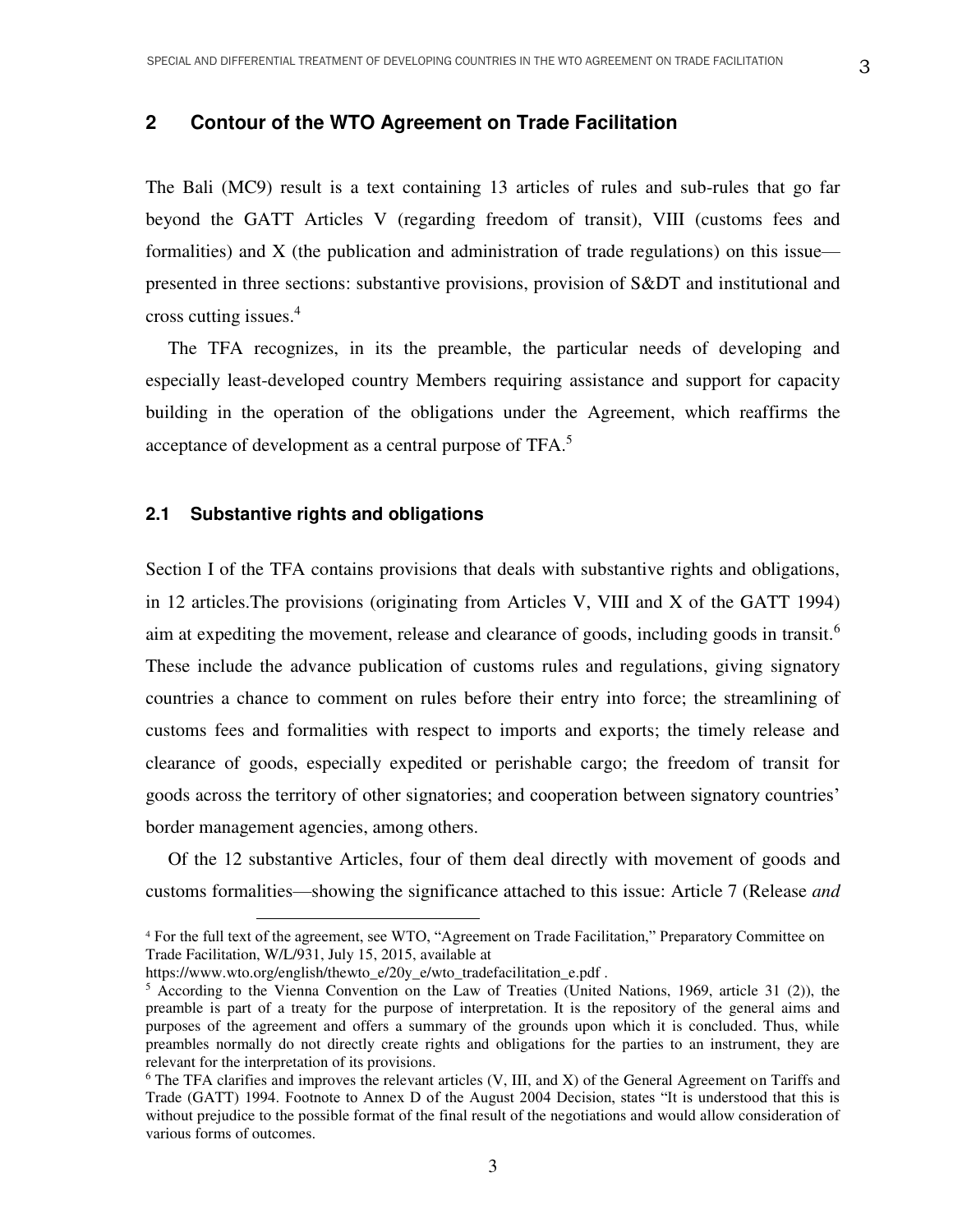*clearance of goods*), Article 9 (*Movement of goods intended for import under customs control*), Article 10 (*Formalities connected with importation, exportation, and transit*), and Article 11 (*Freedom of transit*). Article 7 contains important provisions geared at expediting the movement and release of goods by establishing systems for (1) pre-clearing imports; (2) accepting electronic payments for customs duties, fees, and taxes; (3) separating the physical from the fiscal release of goods; (4) using risk management systems for customs processing; (5) deploying post-clearance audits; (6) publishing average release times for goods; (7) implementing trade facilitation measures for authorized economic operators; (8) expediting the release of goods delivered by air transport; and (9) releasing perishable goods in a timely way to prevent deterioration or loss of product.

Four of the 12 Articles deal directly with publication and dissemination of information related to import, export and transit procedures as well as associated fees and charges, trade laws and regulations, etc (in a timely, transparent, more accessible and non discriminatory manner)—that are central to trade facilitation efforts. In fact, Articles 1 to 5 of the TFA all aim to enhance transparency. Article 1 (*Publication and availability of information*), Article 2 (*Opportunity for comment, information before entry into force and consultations*), Article 3 (*Advance rulings*), Article 5 (*Other measures to enhance impartiality, nondiscrimination, and transparency*), and Article 6 (*Disciplines on fees and charges imposed on or in connection with importation and exportation and penalties*).

#### **2.2 Special and differential treatment**

The Section II content of TFA is particularly important in reflecting development concerns. This begins with the choices countries make about the measures they wish to implement immediately, those they wish to implement later and those they will implement after receiving required assistance and support for capacity building.

#### **2.2.1 Menu-driven approach**

Section II sets out the basis for special and differential treatment S&DT for developing countries and for the technical assistance and capacity building needed by them for the implementation of the agreement. Article 13 of the TFA sets out three categories of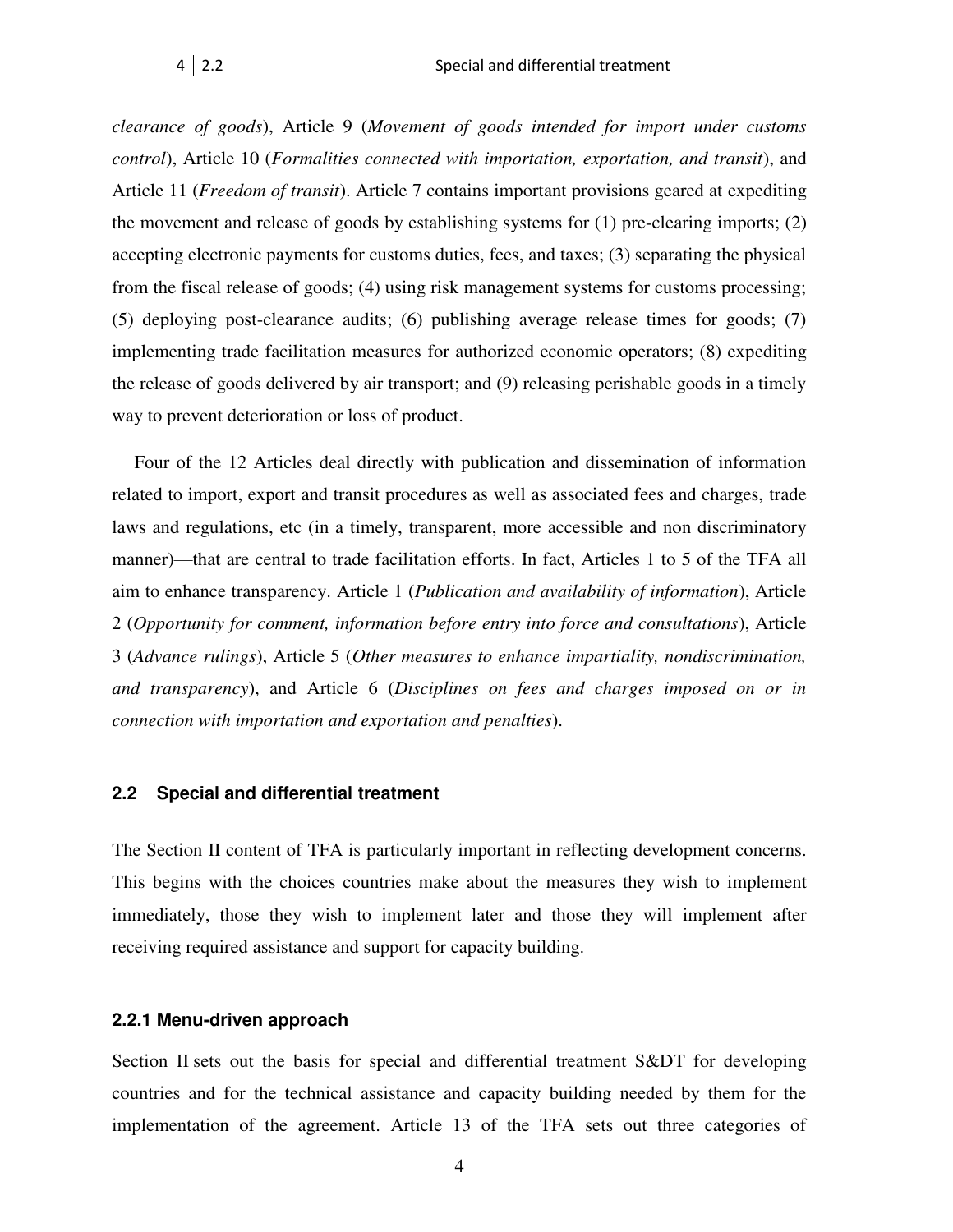measures (i.e. provides for a staged, a self-selected approach for developing countries to implementing their commitments across three categories of provisions): Category A for obligations that can be implemented immediately, Category B for obligations that require longer time frames, and Category C for obligations that need both longer time frames and technical assistance. Category C provisions allow developing countries to identify provisions that they will only be able to implement upon the receipt of technical assistance and support for capacity building.<sup>7</sup>

The extent and the timing of implementing the provisions of the Agreement is calibrated, in principle, to the implementation capacities of developing and least developed country Members. This 'menu-driven' approach means that individual developing countries have their own tailor-made form of special and differential treatment, which somehow is uncharted territory for the WTO. To benefit from S&DT, the TFA requires a member to categorize each provision of the Agreement, and notify other WTO members of these categorizations in accordance with specific timelines outlined in the Agreement.

Where technical and financial assistance and capacity building has not been provided or lacks the requisite effectiveness, developing countries and LDCs are not bound to implement the provisions notified under Category C. The mandate as in Annex D of August 2004 Decision, which guided the TFA process made it clear that developing and least-developed Members would not be obliged to undertake investments in infrastructure projects beyond their means. On the face-value, far-reaching flexibility has been granted to LDCs, which will only be required to undertake commitments to the extent consistent with their individual development, financial and trade needs or their administrative and institutional capabilities.

While this approach appears, in the face value, to offer flexibility for developing countries especially least developed countries, this flexibility has been eroded by conditioning assistance and support for capacity building to notification of commitments. In

 $\overline{a}$ 

<sup>&</sup>lt;sup>7</sup> "Category A contains provisions that a developing country Member or a least-developed country Member designates for implementation upon entry into force of this Agreement, or in the case of a least developed country Member within one year after entry into force, as provided in paragraph 3."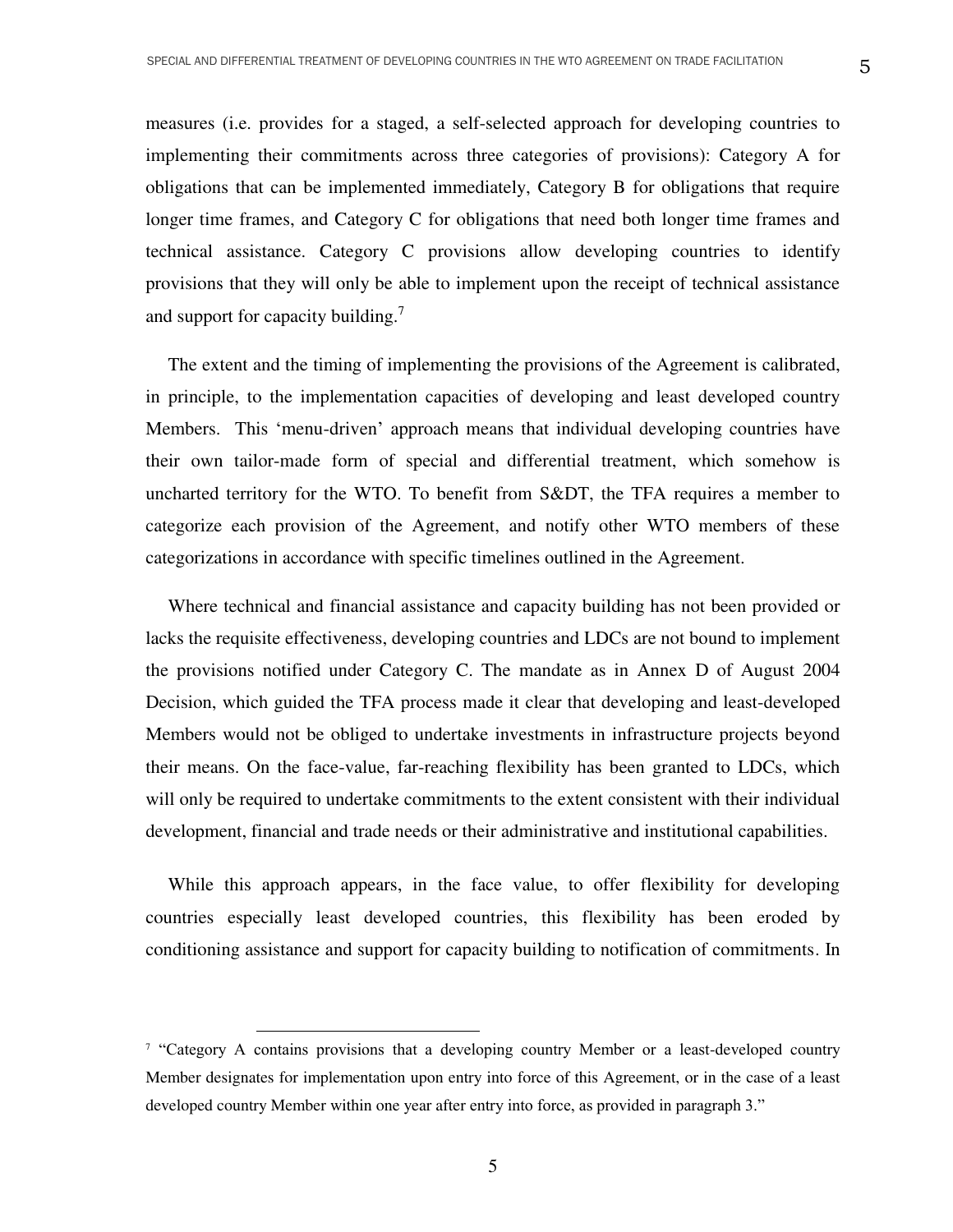the long-run, least developed countries are going to end up with some serious level and magnitude of commitment and this is unprecedented in the history of the WTO rule-making.

S&DT was expected to go beyond transitional periods. Paragraph 2 of Annex D of the July 2004 Decision of the WTO General Council indicates that "the principle of (special and differential treatment for developing and least-developed countries) should extend beyond the granting of traditional transition periods for implementing commitments". It adds, "in particular, the extent and timing of entering into commitments shall be related to the implementation capacities of developing and least developed members."

Annex D does not specify what would be appropriate SDT provisions in the context of the TFA, although it indicates that the principle of special and differential treatment should be formulated in a way that would allow linking the extent and timing of commitments to the implementation capacities of developing and least-developed countries.

In broad terms, what developing countries expected was an innovative S&DT provisions—aimed at more than facilitating adjustment (as was the case during the Uruguay Round). Some commentators (e.g. OECD, 2006), envisaged SDT provisions that would at both facilitating adjustment and improving market access opportunities of developing countries. We find similar provisions in the TBT and SPS agreements, for example, SPS Article 10.2 provides for phased introduction of new SPS measures on products of export interest to developing countries, while SPS Article 9.2 provides for specific technical assistance to help developing countries fulfill SPS requirements of importing countries. Similarily, TBT Article 11.5 provides for technical assistance regarding the steps that should be taken by developing country producers wishing to have access to conformity assessment systems operated in the territory of the Member receiving the request.

In the context of a TFA, provisions following that model would take the form of specific measures requiring developed countries to provide more information to developing countries regarding their domestic requirements and procedures. Such arrangements would also include measures aimed at reducing any difficulties developing country exporters would face in complying with such requirements. Additional S&DT provisions would take the form of more favourable measures for certain categories of countries such as LDCs or landlocked countries—enquiry points that also provide "market access assistance" for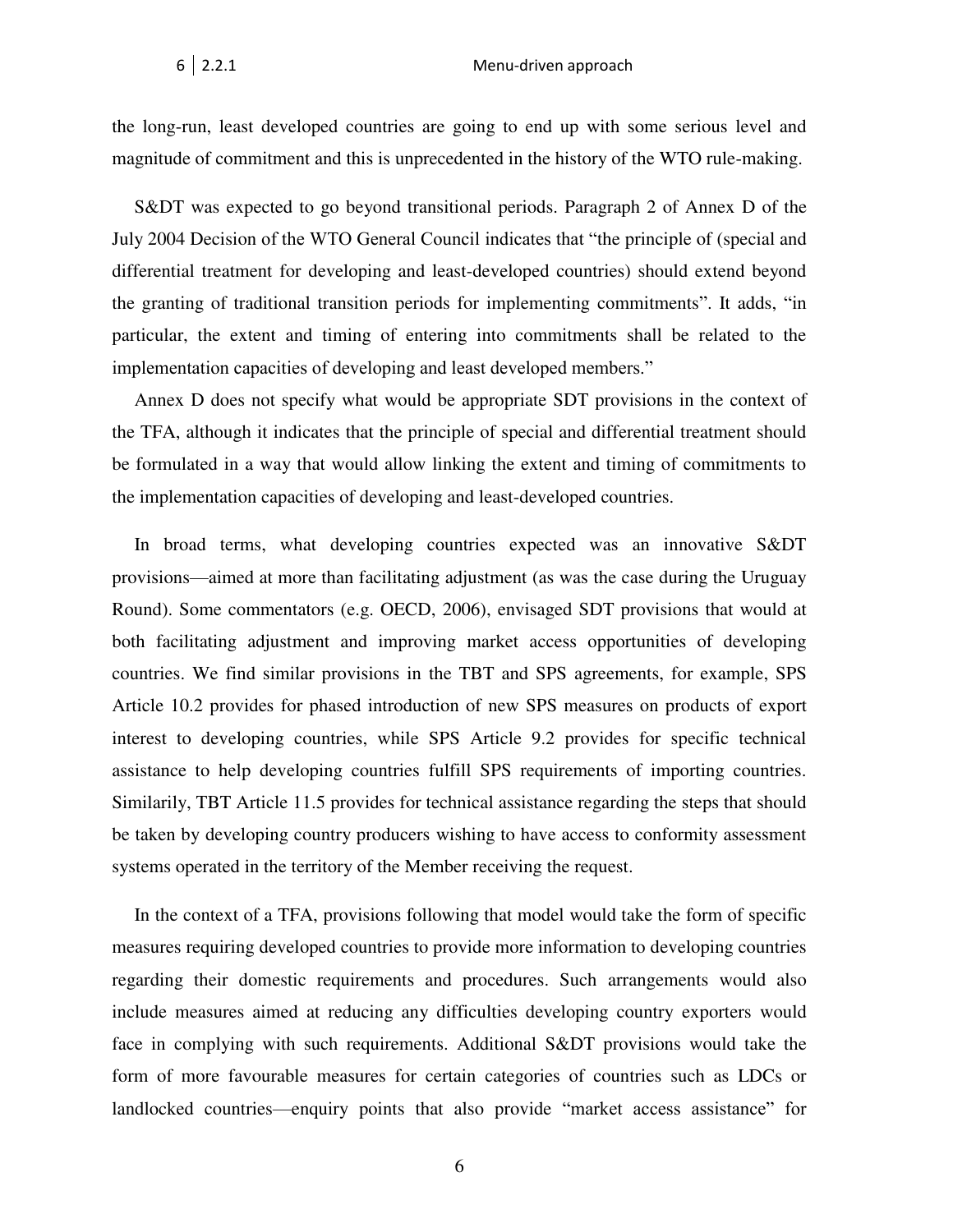products of interest to those countries, lower fees and charges, Further simplifications in transit procedures, etc. (OECD, 2006).

This is not the only area that WTO agreements seem to have provided an incorrect diagnosis (and ending with an inappropriate remedy) for the problems developing countries face. In the customs agreement, the discipline covers only valuation, but project experience in developing countries has proved that "valuation is perhaps the last centimeter in a whole meter of customs processes that requires reform" (to borrow from Finger, 2001).

#### **2.2.2 Measures that can be implemented immediately**

Developing countries were by and large not demandeurs of the Trade Facilitation rules. Most of the provisions in Section I came from developed countries and are in fact, to a large degree, the current practices of many developed countries. Developed countries committed to apply the substantive portions of the TFA from the date it takes effect (Category A). Developing countries and least-developed countries (LDCs), meanwhile, will only apply those substantive provisions of the TFA which they have indicated they are in a position to do so from the date of the TFA's entry into force. LDCs were given additional one year to do so. These commitments are set out in the submitted Category A notifications.

Challenges ranging from capacity constraint experienced by developing countries to political constraints make implementing the Agreement difficult. The S&DT provisions allow developing and least-developed countries (LDCs) to determine which provisions they want to implement immediately and when they will implement the remaining provisions of the Agreement.

Developing countries notifying under category A may target those measures that are longstanding practices which may not present a cost burden for them because they are already well incorporated into the customs administration's structure and operational budget (for instance, publication of applicable laws and regulations, advance rulings on origin, consultation and feedback mechanisms at the domestic level, co-operation between border agencies), and appeal mechanism. Measures which are not currently implemented by developing members, but which do not present additional complexities or resource burden and should be possible to implement relatively quickly, such as the publication of internal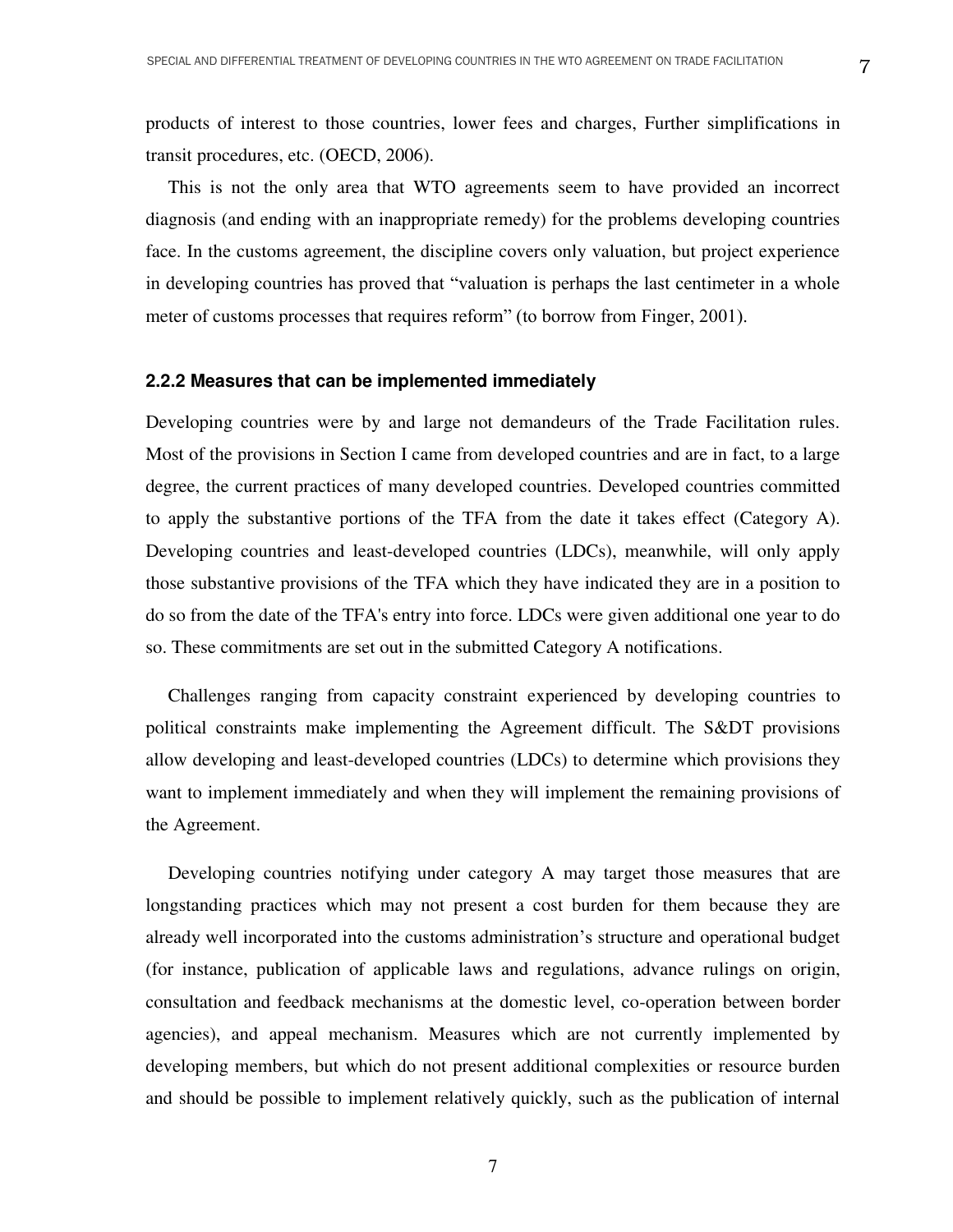procedures and guidelines are possible to notify under category A. These are 'low-hanging fruits' that developing countries can implement immediately – as category A provisions.

#### **2.2.3 Measures requiring time for implementation**

Some measures, even though they may not require additional resources to implement or can be introduced by reallocating resources that were assigned to other tasks, their introduction requires time for on-the-job training of personnel for the necessary skills to implement them. This is the case for instance with advance rulings on valuation, or with the principle of separation of release from clearance, which presents difficulties for some countries still in the process of building confidence between traders and border authorities.

## **2.2.4 Measures requiring time and prior availability of capacity for implementation**

Requirements for implementation of TFA differ across the various provisions; some measures such as provisions on single windows, due process, risk management techniques, post clearance audits may require legislative reforms, infrastructure development, or new skills and more personnel in relevant departments. Depending on the starting point of developing countries such provisions may be very demanding and resource intensive (part of the Agreement) from the perspective of developing countries, which require technical and financial assistance in order to be introduced and additional time after their introduction in order to be properly implemented. Such provisions can be notified under category C.

Other measures may require prerequisite capacities and infrastructure in place for their successful introduction and implementation, for example, advance lodgment and processing of data requires a certain degree of automation of Customs systems. This is one, among many areas where integrated financing mechanism are required as opposed to traditional technical assistance anticipated in the context of a WTO trade facilitation agreement. Unfortunately, no real self-assessment of implementation capacity took place and the transitional periods granted for implementing such measures have not taken into account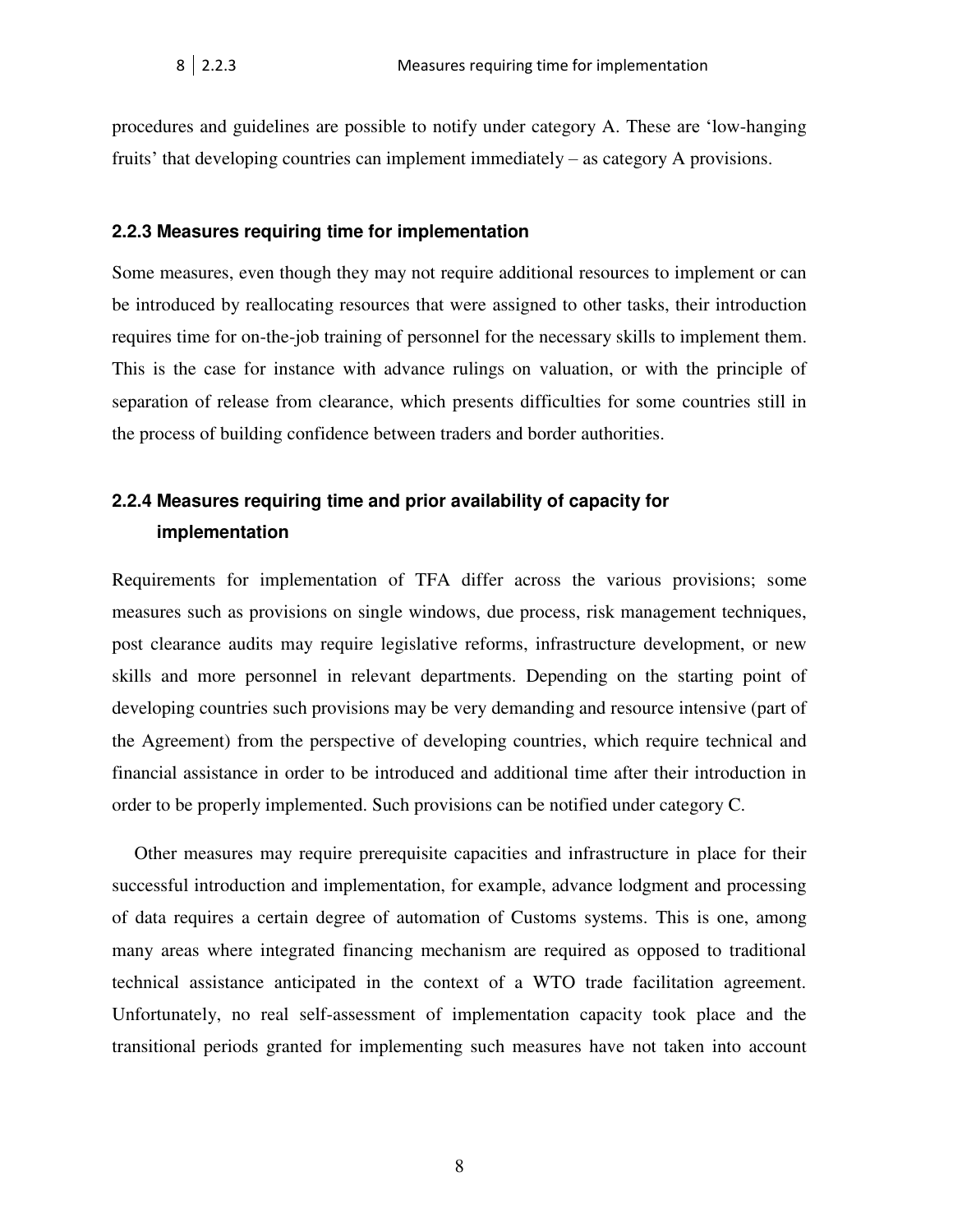whether prerequisite capacity building has already taken place or not or time needed to have prerequisite capacity in place.<sup>8</sup>

Developing countries wanted the implementation of Category C provisions to be conditional on the acquisition of sustained implementation capacity by developing countries and LDCs and the provision of adequate technical and financial assistance and capacity building measures by developed countries. It didn't work out for them that way; provision of support and capacity building remains unbinding. No commitments to financial assistance like in Multilateral Environmental Agreements (e.g. UN Desertification Convention), which despite pledges for 'complementary assistance' by 27 governments and organizations during the 4th Global Aid for Trade meeting in July 2013 (e.g. USD 381 million in 2011) the outcome is disappointing. Developing countries may end up in a situation where they have to implement the resource intensive provisions without receiving adequate support and technical assistance.

Developing countries are to take on permanent binding commitments under category C upon receipt of time-limited assistance. The question of whether their implementation capacity can be sustained over the long-term has not been addressed.  $\Box$  The position of developing countries on self-assessment is completely the opposite of what is in TFA; the TFA leave implementation capacity to be reviewed by a third party – an Expert Group who gives its recommendation to the TF Committee. LDC-flexibility in this area was not addressed. Developing countries and LDCs should have been allowed to self-assess their implementation capacity.

#### **2.2.5 Provision of support and technical assistance**

 $\overline{a}$ 

Upon entry into force of TFA, WTO Members were expected to have fully operational National Trade Facilitation Committee (NTFC) in place (Tables 1–3). In accordance with Article 15.2 of the TFA, LDCs have an additional period of one year to deposit their

<sup>&</sup>lt;sup>8</sup> "The extent and the timing of implementing the provisions of this Agreement shall be related to the implementation capacities of developing and least developed country Members. Where a developing or least developed country Member continues to lack the necessary capacity, implementation of the provision(s) concerned will not be required until implementation capacity has been acquired."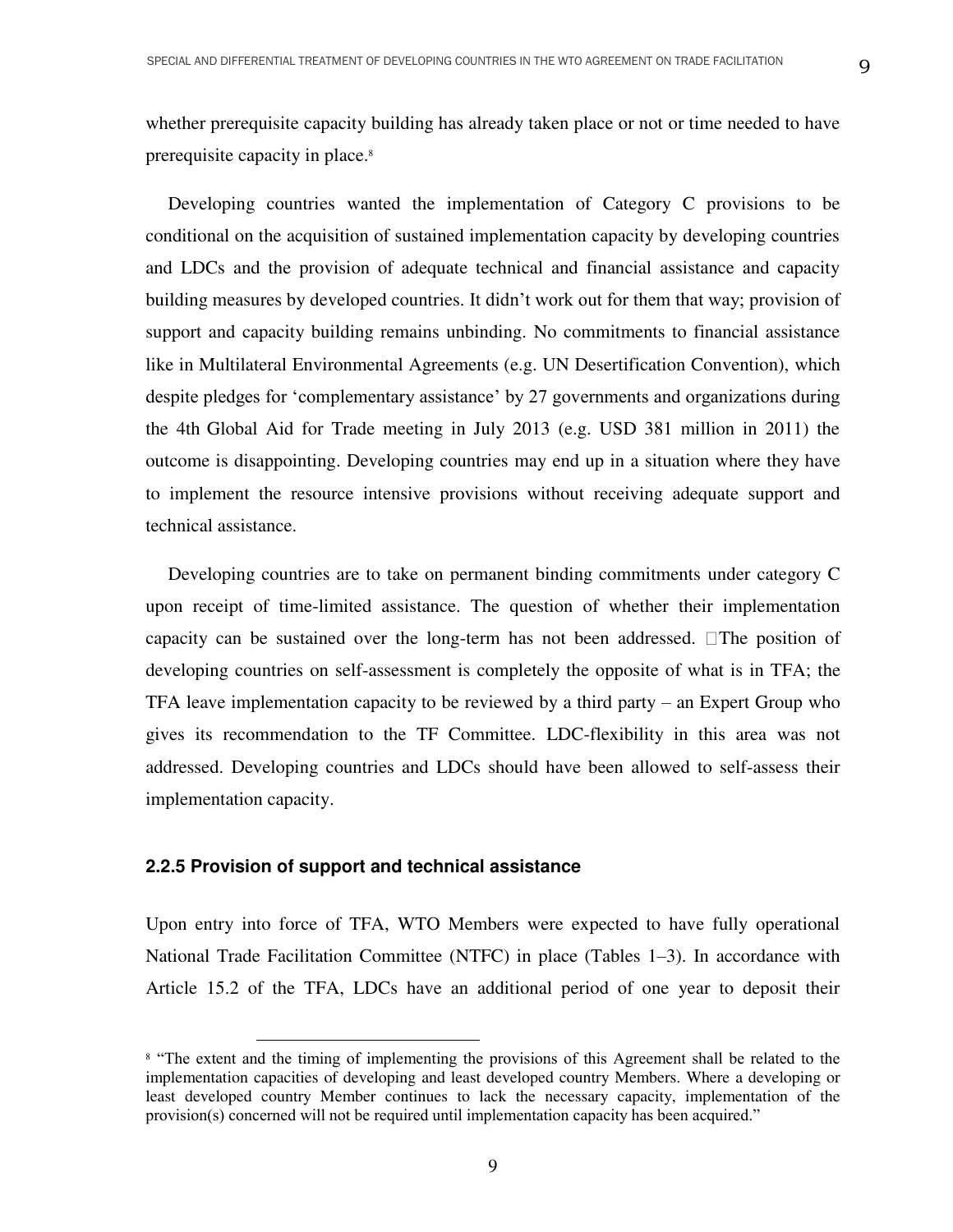instrument of ratification following the entry into force of the TFA. To benefit from SDT, a developing Member must categorize each provision of the Agreement. Besides the notification of categories A, B and C designations, the TFA sets out different timelines for the notification of indicative and definitive dates for implementation of categories B and C commitments (Tables 1, 2 and 3). Under Category B commitments, developing Members were required to notify their indicative dates by 22 February 2017 and their definitive dates by 22 February 2018 (Table 2). LDCs *may* notify their indicative dates of implementation of category B commitment by 22 February 2018 and their definitive dates by 22 February 2020. In addition to the notification of indicative and definitive dates for the implementation of category C commitments, the TFA sets out different timelines for the notification of the technical assistance and capacity building support that Members require to implement these commitments, and on the part of developed countries on arrangements or progress made in terms of the provisions of technical and capacity building support developing countries.

#### **Table 1. Timeline: provision of technical assistance and support for capacity building by developed countries**



Developing Members were expected to notify the technical assistance they require to implement their category C commitments by 22 February 2017 (Table 2). LDCs are given two more years to do so as indicated in Table 3 (i.e. they are expected to notify the technical assistance they require to implement their category C commitments by 22 February 2019).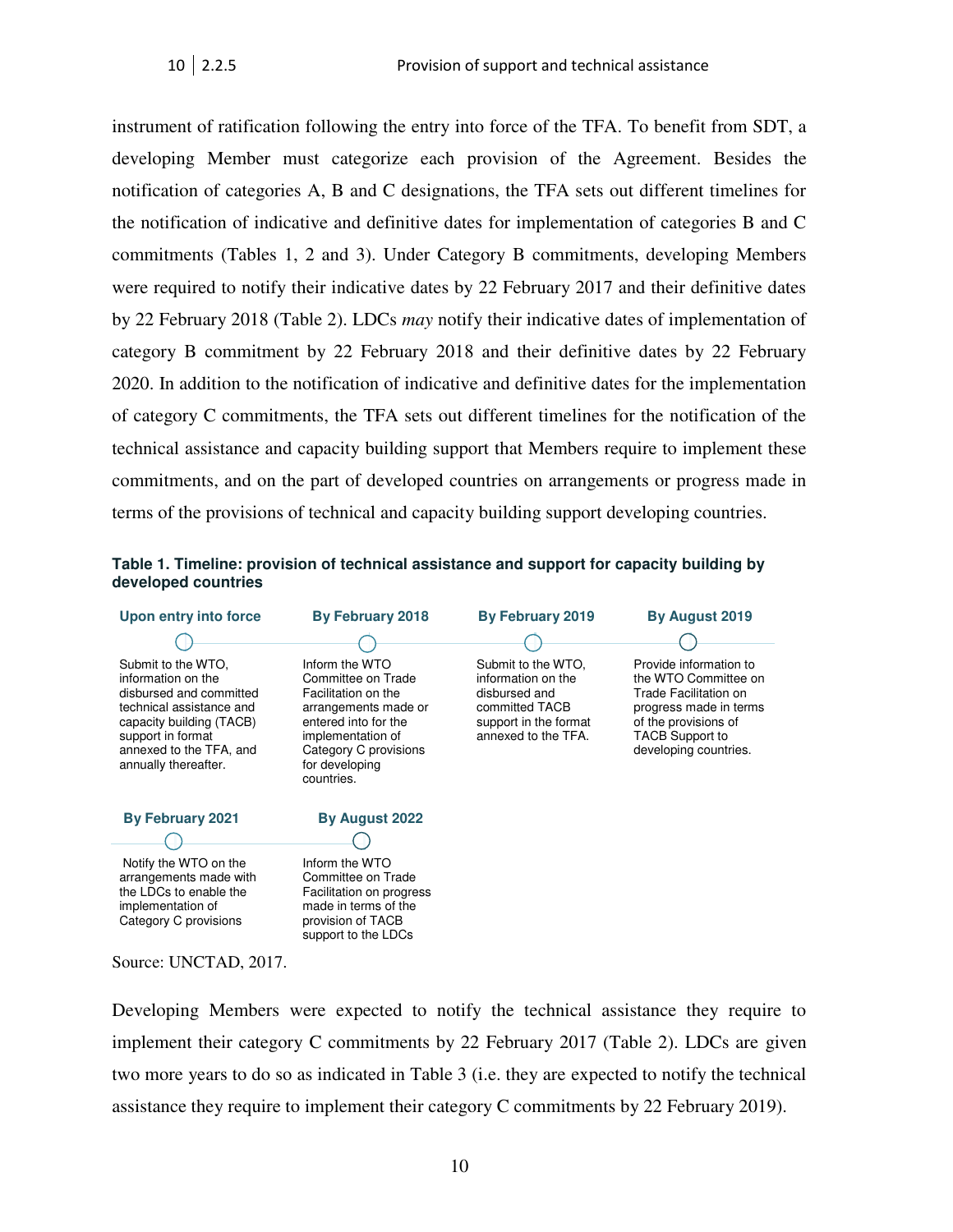| Upon entry into force                                                                                                                                                             | By February 2018                                                                                                                                                       | By February 2019                                                                                                                                    | By August 2019                                                                                                            |
|-----------------------------------------------------------------------------------------------------------------------------------------------------------------------------------|------------------------------------------------------------------------------------------------------------------------------------------------------------------------|-----------------------------------------------------------------------------------------------------------------------------------------------------|---------------------------------------------------------------------------------------------------------------------------|
|                                                                                                                                                                                   |                                                                                                                                                                        |                                                                                                                                                     |                                                                                                                           |
| Have an NTFC in place.<br>Notify the WTO of category A<br>designations<br>(if<br>done<br>not<br>already);                                                                         | Notify the WTO of the<br>definitive dates for<br>implementation of<br>category B designations;                                                                         | Submit to the WTO (in<br>the case of<br>developing countries,<br>declaring themselves<br>in a position to assist                                    | Notify the WTO<br>definitive dates for the<br>implementation of<br>category C designations.                               |
| Implement<br>A<br>category<br>designations; notify the WTO of<br>category B and C designations.<br>including indicative dates<br>for<br>implementation.                           | $\overline{2}$<br>Inform the WTO Trade<br>Facilitation Committee of<br>the arrangements made<br>or entered into for the<br>implementation of<br>category C provisions. | and support other<br>developing countries)<br>information on the<br>disbursed and<br>committed TACB<br>support in the format<br>annexed to the TFA. | 2<br>Provide information to<br>the WTO Trade<br><b>Facilitation Committee</b><br>on the progress made<br>on TACB support. |
| C<br>notifications.<br>Category<br>to<br>include information<br>TACB<br>on<br>required to implement.                                                                              |                                                                                                                                                                        |                                                                                                                                                     |                                                                                                                           |
| Submit to the WTO (in the case of developing<br>countries declaring themselves in position to<br>assist and support other developing or least<br>developed countries) information | on the                                                                                                                                                                 |                                                                                                                                                     |                                                                                                                           |

#### **Table 2. Timeline for implementation and notification of technical assistance by developing Members**

format annexed to the TFA. Source: UNCTAD, 2017.

disbursed and committed TACB support in the

LDCs are also allowed additional one year to notify WTO of category B designations (i.e.

up to February 2018) and up to August 2022 to notify the WTO of the definitive dates for

the implementation of category C commitments.

#### **Upon entry into force By February 2018 By February 2019 By February 2020**  ١ Œ Have an NTFC in Notify the WTO of category A Inform the WTO Confirm with the WTO designations. Notify the WTO of Committee on Trade of category B place. category B designations with the Facilitation on the designations and option of notifying indicative TACB support required definitive dates of dates of implementation. Notify for implementation of implementation. the WTO of category C category C designations. designations.  **By February 2021 By August 2022**  Inform the WTO Committee on Inform the WTO Committee on Trade Facilitation on the Trade Facilitation on the progress arrangements entered into for made on the provision of TACB the implementation of category support. Notify the WTO of the C provisions. Notify indicative definitive dates for the dates for the implementation of implementation of category C category c designations. designations.

|                | Table 3. Timeline for implementation and notification of technical assistance by least developed |  |  |  |
|----------------|--------------------------------------------------------------------------------------------------|--|--|--|
| <b>Members</b> |                                                                                                  |  |  |  |

Source: UNCTAD, 2017.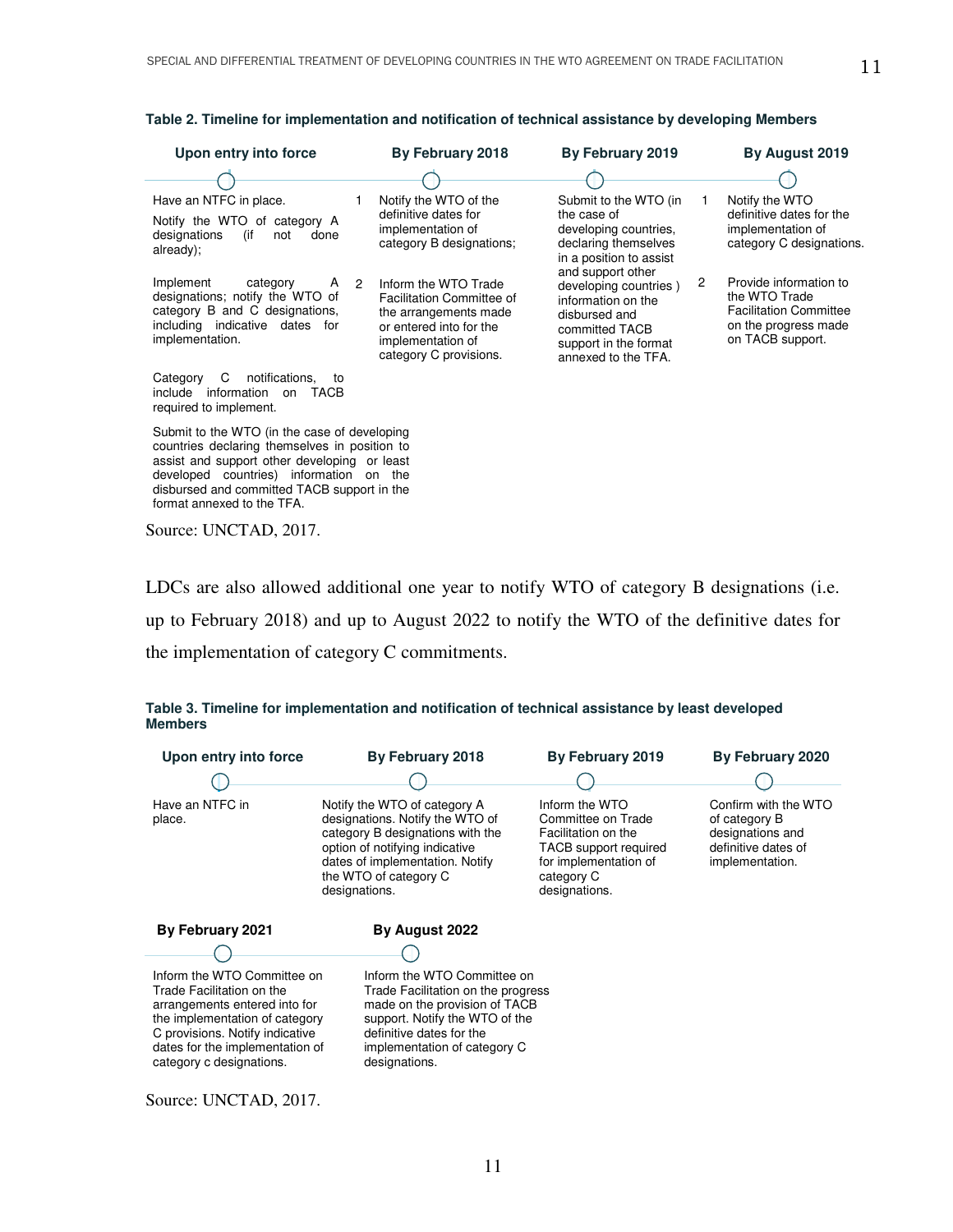The timeline given to the LDCs for implementation of their commitment is on assumption that assistance and support for capacity building they require to implement their category C commitments will come earlier enough and that there is sufficient time to undertake required legislative reforms, infrastructure development, or new skills and more personnel in relevant departments. Depending on their starting points and donor behavior, some LDCs will find the 6-year transition period (from 22 February 2017 to August 2022) impractical.

Already there are clouds of uncertainties over granting of assistance and support for capacity building given the 'best endeavours' nature of the relevant provisions. Provision of assistance for capacity building is full of clauses like the much criticized 'best endeavours' commitments on technical assistance in the Uruguay Round Agreement, a non-binding statement that

"… assistance and support should be provided to the least developed country Members so as to help them build sustainable capacity to implement their commitments.

…development partners shall endeavour to provide assistance and support in this area in a way that does not compromise existing development priorities.

… Members shall endeavour to apply the following principles for providing assistance and support for capacity building with regard to the implementation of this Agreement…" etc.

Fortunately, there is an acceptance that in cases where required support and assistance for such infrastructure is not forthcoming, and where a developing or least-developed Member continues to lack the necessary capacity, implementation will not be required. What happens to countries that had not ratified by the entry into force of TFA? WTO Members that ratify the TFA after its entry into force shall implement its category A commitments immediately on ratification, and category B and C commitments counting on the remaining period from the date of the entry into force of the agreement (Article 24.4 of TFA), thus having reduced periods for implementation. Members who have not yet ratified TFA will continue implementing only GATT Articles V, VIII and X (making them free ride on Members that have ratified the TFA) and have to implement TFA and GATT Articles V, VIII and X).

#### **2.3 Institutional and cross-cutting issues**

Section III of the Agreement contains provisions that establish a permanent committee on trade facilitation at the WTO to periodically review the Agreement's operation and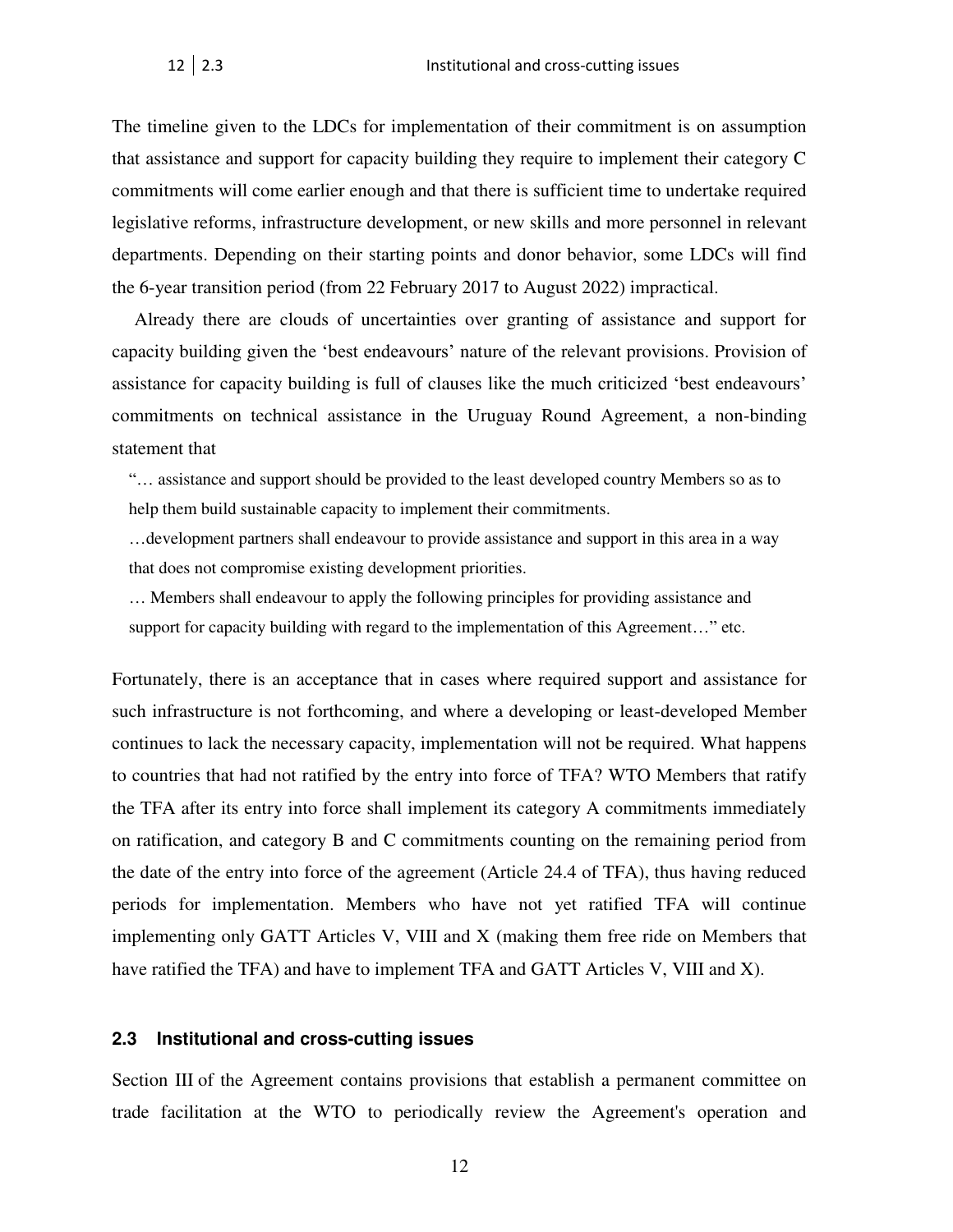implementation. The Committee held its first (inaugural) meeting on 16 May 2017, with Ambassador Daniel Blockert (Sweden) as the first chair. The TFA also brings important institutional changes at the national level. Under Article 23.2, WTO Member, either developed or developing country, is required to establish or maintain National Trade Facilitation Committee (NTFC). The NTFC provides a forum for consultation, information, coordination and engagement by representatives from the public and private sector towards the successful implementation of the Agreement. The UN Repository on NTFC provides evidence of 120 countries with functional NTFCs.<sup>9</sup>

#### **3 Progress in TFA implementation**

#### **3.1 Notifications across three categories**

Out of the 256 notifications received by the WTO Secretariat by 18 June 2018, 69 of which are from African countries, 47.9 percent of the measures were notified under category A, 28.4 percent under category B, and 23.7 percent under category C. Of the 113 notifications under category A, 34 are from African countries.

Table 4 reports the progress in notifications to date. Out of the 69 notifications from African countries 30.1 percent of measures were notified under category A, 26.9 percent under category B, and 30.4 percent under category C, which means that 12.7 percent of measures are yet to be notified.

| Table 4. Implementation notifications, by 25 June 2018 |                     |                     |                     |  |
|--------------------------------------------------------|---------------------|---------------------|---------------------|--|
|                                                        | Notified Category A | Notified Category B | Notified Category C |  |
| Number of members                                      | 113                 | 67                  | 56                  |  |

Source: WTO database

 $\overline{a}$ 

Of the 56 Members that notified under category C, 18 are African countries, among which 13 are LDCs.<sup>10</sup> The share of measures notified under category C is 35.1 percent on average,

<sup>9</sup> Unctad.org/tfc

<sup>10</sup> The 18 countries are Angola, Botswana, Chad, Gambia, Lesotho, Madagascar, Malawi, Mali, Mauritius, Morocco, Mozambique, Niger, Nigeria, Rwanda, Seychelles, Sierra Leone, Togo, and Zambia.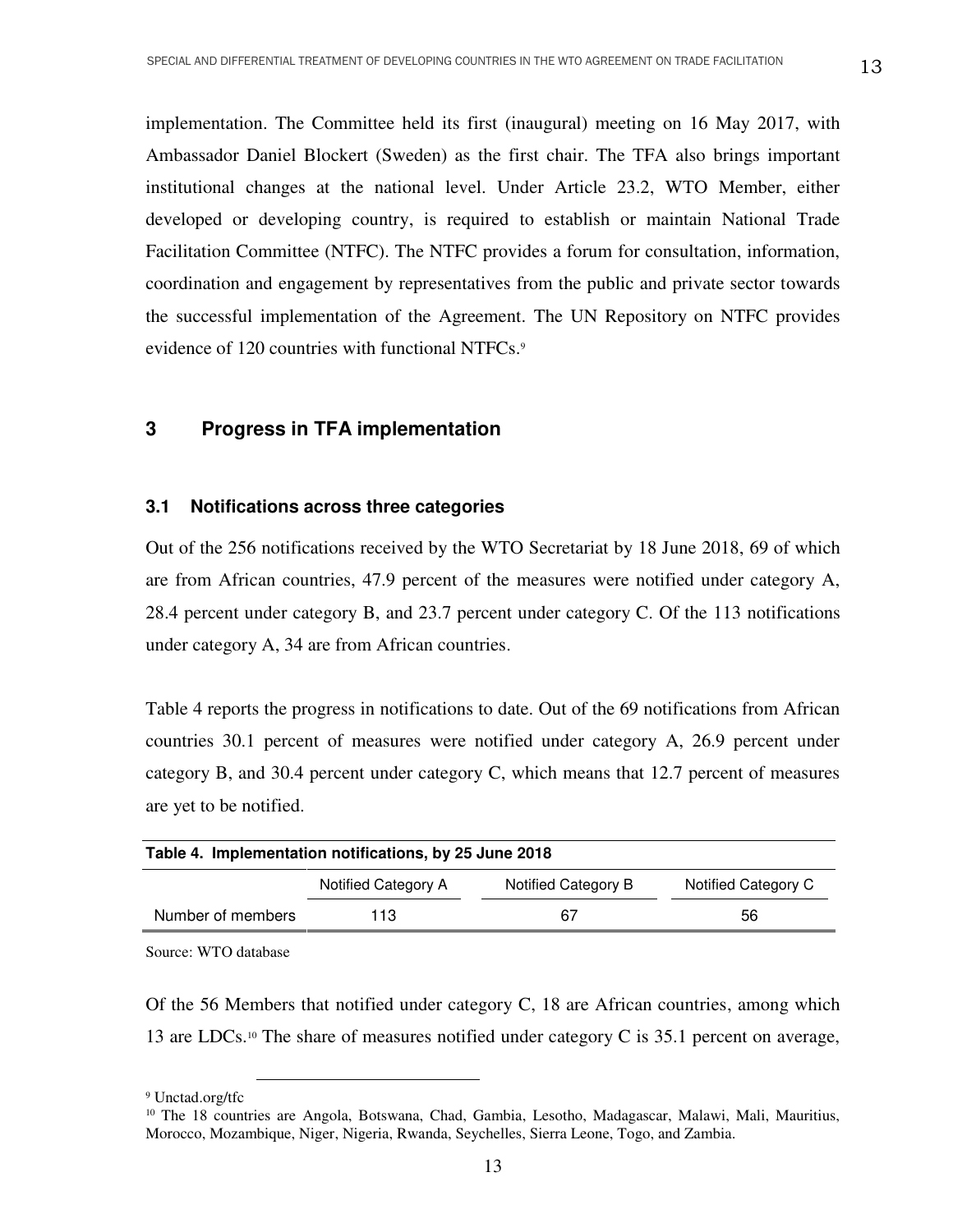compared to 33 percent in category A and 26.5 percent in category B. In addition to South Africa, which has already implemented most of the measures, 34 other African countries have already categorised measures under category A.<sup>11</sup> However, only South Africa and Morocco have over 90 percent. If we add category B commitments, assuming that they are implemented by the set deadline, Mauritius and Seychelles could reach a similar level of commitment.

Category B notifications from developing countries and LDCs list the provisions the WTO member will implement after a transitional period following the entry into force of the TFA. Sixty seven (67) Members have so far notified category B, 19 being African countries.12 Only Botswana and Rwanda have above 50 percent share of measures notified under category B.

Articles 1 to 5 of the TFA all aim to enhance transparency. Tables 5 and 6 highlight the transparency notifications and assistance for capacity building. The provisions originate from Article X of the GATT. The first article of the agreement contains provisions on publication and availability of information.

| Table 5. Transparency notifications, 18 June 2018 |             |                 |             |           |  |
|---------------------------------------------------|-------------|-----------------|-------------|-----------|--|
|                                                   | Article 1.4 | Art. 10.4.3, 34 | Art. 10.6.2 | Art. 12.2 |  |
| Number of members                                 | 51          | 34              | 36          | 46        |  |
|                                                   |             |                 |             |           |  |

Source: WTO database

 $\overline{a}$ 

Fifty one (51) notifications have been received by WTO on Article 1.4 (Table 5). Article 1, paragraph 4 deals with importation, exportation and transit procedures, applied rates of duties and taxes, fees and charges, rules for the classification or valuation of products, laws, regulations and administrative rulings relating to rules of origin; import, export or transit restrictions or prohibitions, penalty provisions against breaches of import, export or transit formalities; appeal procedures; bilateral agreements, and procedures relating to the administration of tariff quotas.

<sup>11</sup> They are: Angola, Botswana, Burkina Faso, Burundi, Cameroon, Chad, Congo, Cote d'Ivoire, Democratic Republic of the Congo, Egypt, Gabon, Gambia, Ghana, Kenya, Lesotho, Madagascar, Malawi, Mali, Mauritius, Morocco, Mozambique, Namibia, Niger, Nigeria, Rwanda, Senegal, Seychelles, Sierra Leone, South Africa, Tanzania, Togo, Tunisia, Uganda, Zambia and Zimbabwe.

<sup>12</sup> They are Angola, Botswana, Chad, Gambia, Lesotho, Madagascar, Malawi, Mali, Mauritius, Morocco, Mozambique, Niger, Nigeria, Rwanda, Seychelles, Sierra Leone, South Africa, Togo, and Zambia.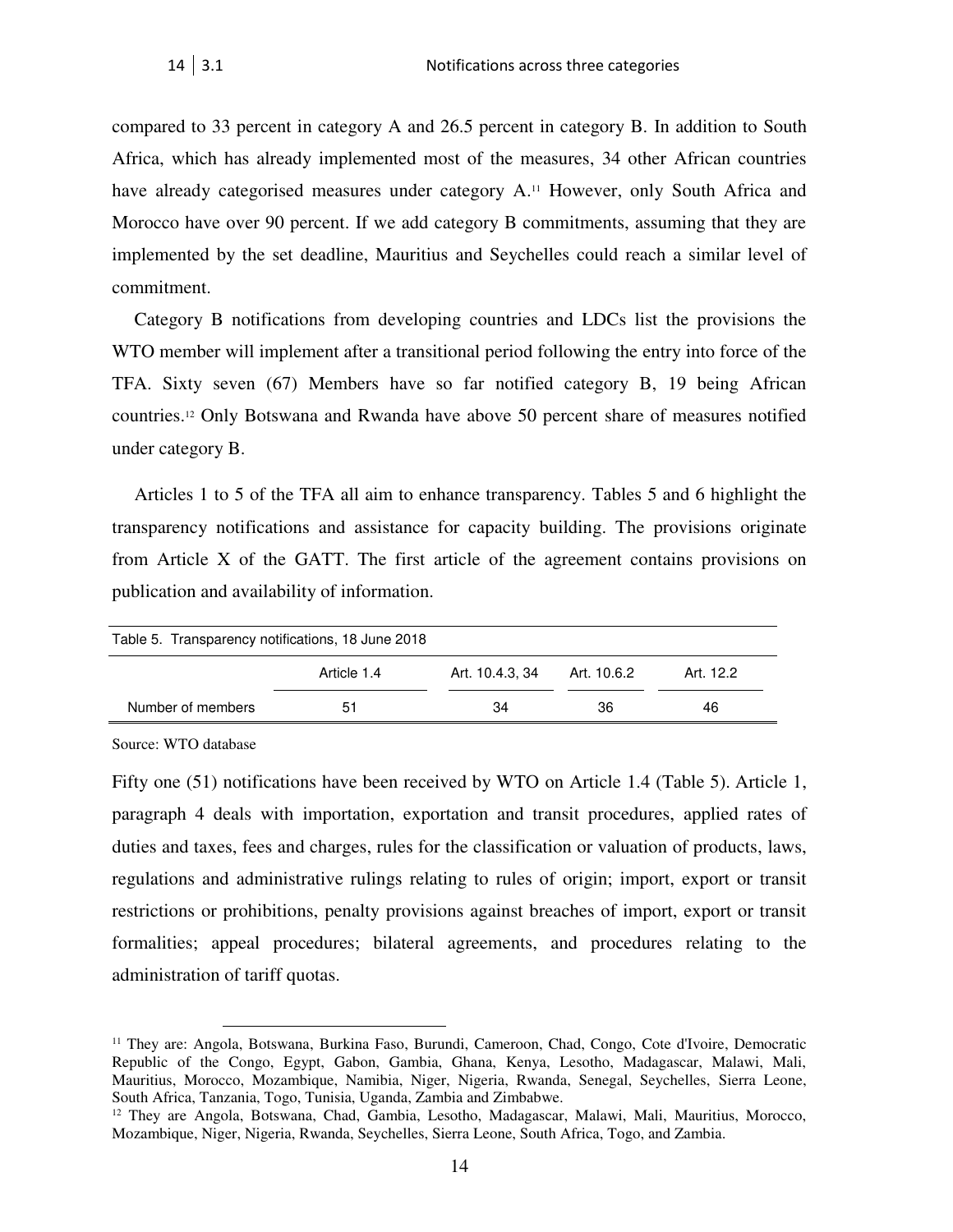Thirty four (34) Members have (up to 25 June 2018) presented notifications on Article 10.4.3 and 36 Members have notified on Article 10.6.2. Article 10, paragraph 4(3) requires Members to notify to the Committee on Trade Facilitation the details of operation of a single window. Article 10, paragraph 6.2 requires each Member to notify and publish its measures on the use of customs brokers. It requires Members to promptly notify and publish any subsequent modifications thereof to the Trade Facilitation Committee.

Article 12.2 requires each Member to notify to the Committee the details of its contact point for the exchange of information set out in paragraph 6b. and/or c. for the purpose of verifying an import or export declaration in identified cases where there are reasonable grounds to doubt the truth or accuracy of the declaration. Up to 46 Members have by 25 June 2016 notified on this provision.

| Table 6. Assistance for capacity building, 25 June 2018 |              |              |              |  |  |
|---------------------------------------------------------|--------------|--------------|--------------|--|--|
|                                                         | Article 22.1 | Article 22.2 | Article 22.3 |  |  |
| Number of members                                       | 13           |              |              |  |  |

Source: WTO database

Considering notifications by African countries, the measures relating to the single window (Article 10.4), average release times (Article 7.6), risk management (Article 7.4), enquiry points (Article 1.3) and border agency cooperation (Article 8) dominate notifications under category C.

The structure of commitments by African countries reflects their desire and strategic call for technical assistance and support they require to implement the TFA. It may also be reasonable to say, the current level of commitment by African countries reflect a degree of caution, which could be explained by the deterrent effect of implementation costs. This resonates with the position of African trade ministers who insisted on binding financial commitments from developed countries for technical assistance.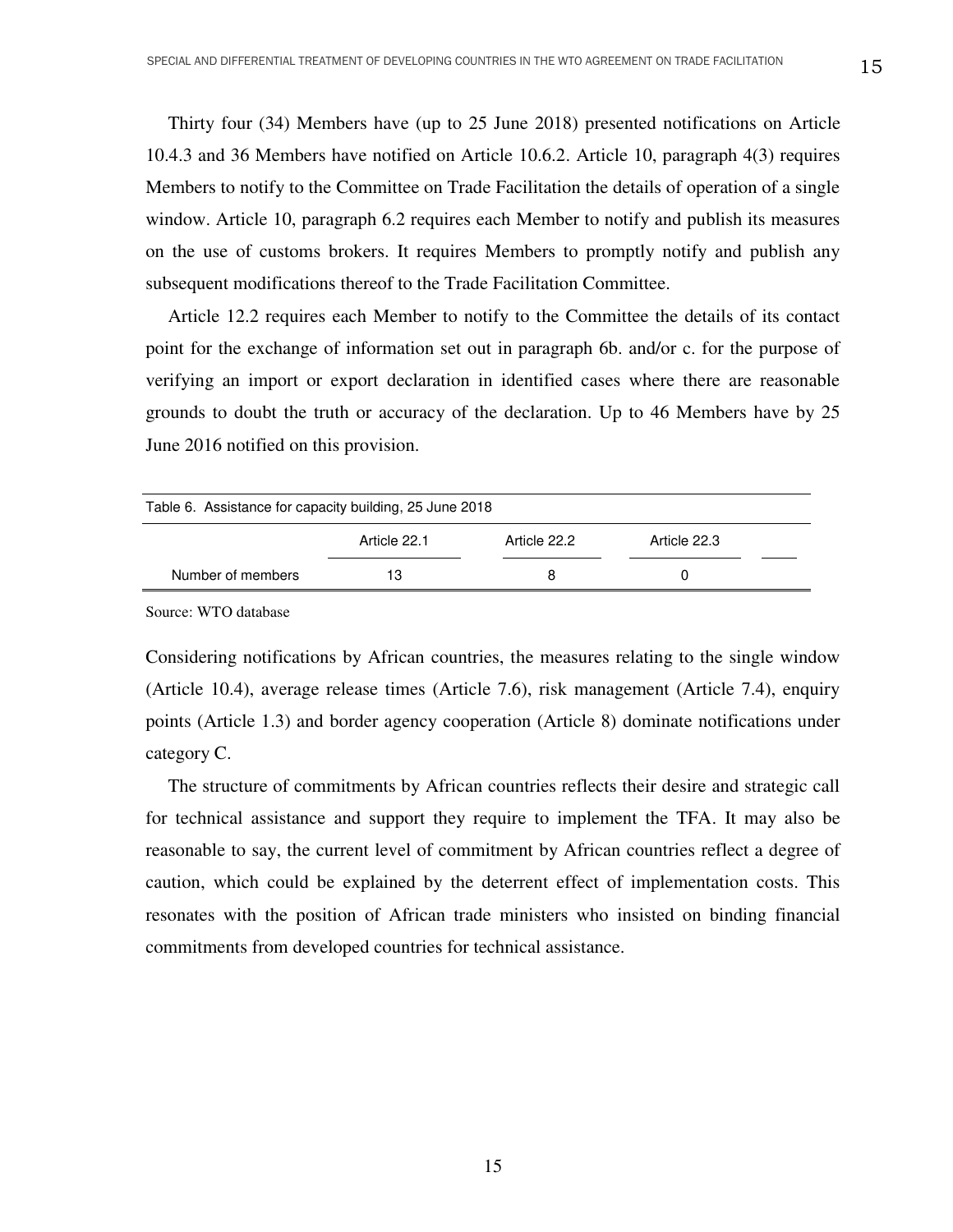#### **3.2 Notification of indicative & definitive dates for implementation**

Besides the notification of categories A, B and C designations, the TFA sets out different timelines for the notification of indicative and definitive dates for implementation of categories B and C commitments as highlighted in Tables 1–3.<sup>13</sup>

Table 5 shows that 56 developing Members have until 18 June 2018 presented notifications of indicative dates for implementation of category B commitment.<sup>14</sup>

| Table 7. Members that have presented notifications |            |         |     |            |
|----------------------------------------------------|------------|---------|-----|------------|
|                                                    | Category B |         |     | Category C |
|                                                    | No.        | Percent | No. | Percent    |
| Members that have presented notifications          | 67         |         | 56  |            |
| Have provided ALL indicative dates                 | 56         | 83.6    | 42  | 75.0       |
| Have NOT provided ANY indicative dates yet         | 10         | 14.9    | 12  | 21.4       |
| Have provided SOME indicative dates                |            | 1.5     | 2   | 3.6        |
| Have provided ALL definitive dates                 | 32         | 47.8    | 10  | 17.9       |
| Have NOT provided ANY definitive dates yet         | 35         | 52.2    | 45  | 80.4       |
| Have provided SOME definitive dates                | 0          | 0.0     |     | 1.8        |

 $\overline{a}$ 

Source: WTO database

Only 32 developing Members have until 18 June 2018 presented notifications of definitive dates for implementation of category B commitment.<sup>15</sup>

<sup>&</sup>lt;sup>13</sup> Under Category B commitments, developing Members were required to notify their indicative dates by 22 February 2017 and their definitive dates by 22 February 2018. LDCs *may* notify their indicative dates of implementation of category B commitment by 22 February 2018 and their definitive dates by 22 February 2020.

Under Category C commitments, developing Members were required to notify their indicative dates by 22 February 2017 and their definitive dates by 22 August 2019. LDCs may notify their indicative dates of implementation by 22 February 2021 and their definitive dates by 22 August 2022.

<sup>&</sup>lt;sup>14</sup> The 56 Members are Albania, Argentina, Armenia, Kingdom of Bahrain, Bangladesh, Belize, Plurinational State of Bolivia, Botswana, Brazil, Brunei Darussalam, Cambodia, China, Columbia, Cuba, Dominican Republic, Kingdom of Eswatini, Fiji, The Gambia, Guatemala, Guyana, Honduras, India, Indonesia, Jamaica, Jordan, Lao People's Democratic Republic, Lesotho, Macao, China, Madagascar, Malawi, Malaysia, Mauritius, Republic of Moldova, Mongolia, Montenegro, Morocco, Nicaragua, Nigeria, Pakistan, Paraguay, Peru, Philippines, Rwanda, Saint Kitts and Nevis, Saint Vincent and the Grenadines, Seychelles, Sierra Leone, South Africa, Sri Lanka, Thailand, The former Yugoslav Republic of Macedonia, Togo, Tonga, Trinidad and Tobago, Ukraine, and Vanuatu.

<sup>15</sup> The 32 Members are Albania, Argentina, Kingdom of Bahrain, Belize, Botswana, Brazil, China, Columbia, Cuba, Kingdom of Eswatini, Fiji, Guatemala, Guyana, Honduras, India, Indonesia, Jordan, Macao, China, Mauritius, Mongolia, Pakistan, Paraguay, Peru, Philippines, Saint Kitts and Nevis, Saint Vincent and the Grenadines, Seychelles, South Africa, Sri Lanka, Thailand, The former Yugoslav Republic of Macedonia, and Ukraine.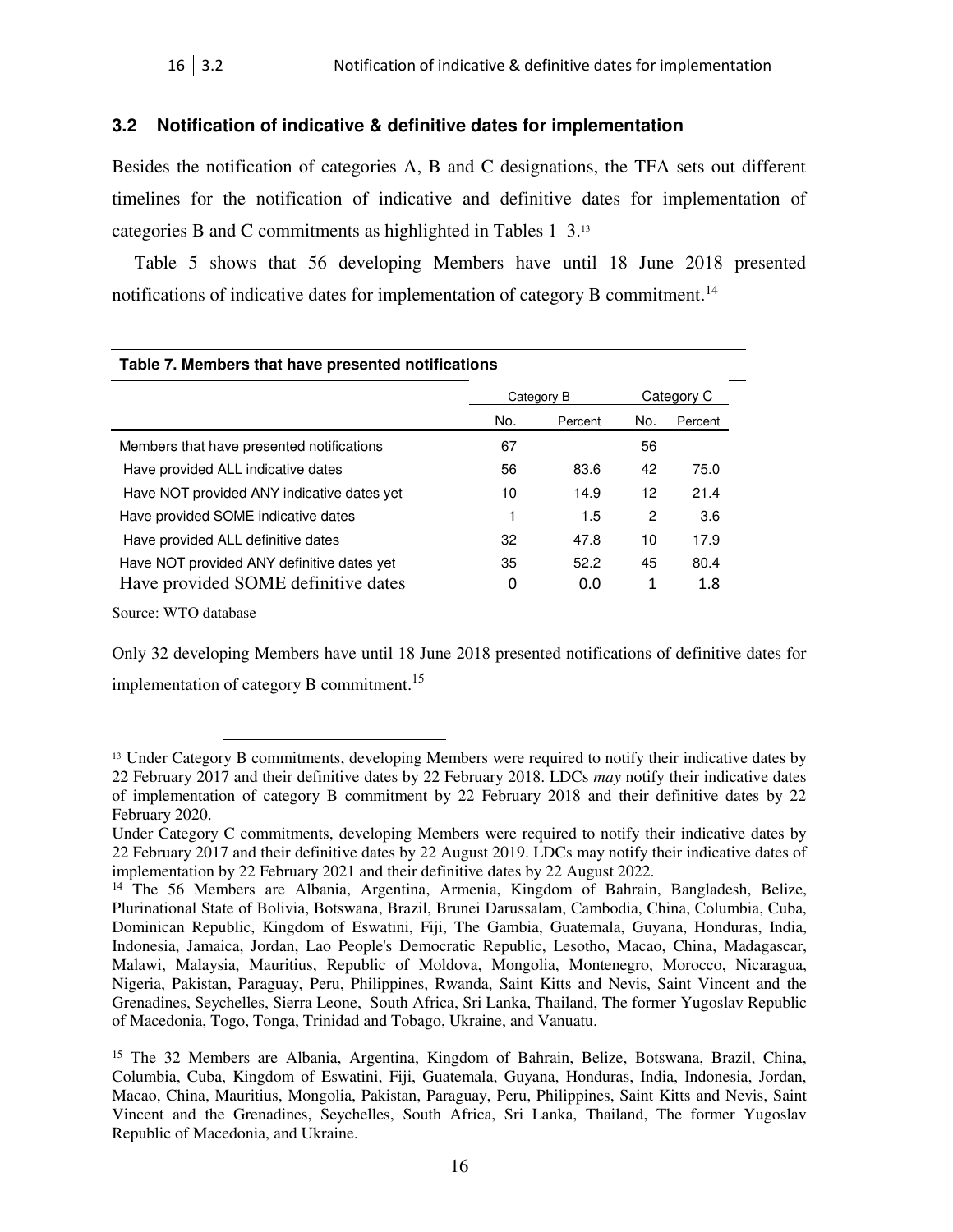Forty two (42) Members have until 18 June 2018 presented notifications of indicative dates for implementation of category C commitment<sup>16</sup> against 10 Members that have presented notifications of definitive dates for implementation of category C commitment (Albania (some), Kingdom of Bahrain, Botswana, Guatemala, Honduras, Jordan, Mongolia, Peru, Philippines, Saint Kitts and Nevis).

#### **3.3 Technical assistance and support for capacity building**

 $\overline{a}$ 

In addition to the notification of indicative and definitive dates for the implementation of category C commitments, the TFA sets out different timelines for the notification of the technical assistance and capacity building support that Members require to implement these commitments. As Table 6 shows, 36 members had by 25 June 2018 notified technical assistance requirements for ALL designations.<sup>17</sup>

| Table 8. Category C notification for technical assistance, by 25 June, 2018 |        |         |  |  |
|-----------------------------------------------------------------------------|--------|---------|--|--|
|                                                                             | Number | Percent |  |  |
| Members that have presented notifications                                   | 56     |         |  |  |
| Have notified technical assistance requirements for ALL designations        | 36     | 64.3    |  |  |
| Have notified technical assistance requirement for SOME designations        |        | 1.8     |  |  |
| Have NOT yet notified any technical assistance requirements                 | 19     | 33.9    |  |  |

Notes: Developing Members were expected to notify the technical assistance they require to implement their category C commitments by 22 February 2017. LDCs are expected to notify the technical assistance they require to implement their category C commitments by 22 February 2019.

<sup>17</sup> They include Albania, Armenia, Kingdom of Bahrain, Belize, Botswana, Costa Rica, Cuba, Dominican Republic, Kingdom of Eswatini, Fiji, Georgia, Guatemala, Guyana, Honduras, Jamaica, Jordan, Malawi, Mauritius, Republic of Moldova, Mongolia, Montenegro, Morocco, Nicaragua, Nigeria, Pakistan, Paraguay, Peru, Philippines, Saint Kitts and Nevis, Saint Vincent and the Grenadines, Seychelles, Sri Lanka, Togo, Tonga, Trinidad and Tobago, Ukraine. Among LCDs in Sub-Saharan Africa, Malawi and Togo. Bolivia has notified technical assistance requirement for SOME designations

<sup>&</sup>lt;sup>16</sup> They are Albania, Armenia, Kingdom of Bahrain, Belize, Plurinational State of Bolivia, Botswana, Cambodia, Cuba, Dominican Republic, Kingdom of Eswatini, Fiji, The Gambia, Guatemala, Guyana, Honduras, Jamaica, Jordan, Lao People's Democratic Republic (some), Lesotho, Madagascar, Malawi, Mauritius, Republic of Moldova, Mongolia, Montenegro, Morocco, Nicaragua, Nigeria, Pakistan, Paraguay, Peru, Philippines, Saint Kitts and Nevis, Saint Vincent and the Grenadines, Seychelles, Sierra Leone, Sri Lanka, Togo, Tonga, Trinidad and Tobago, Ukraine, and Vanuatu.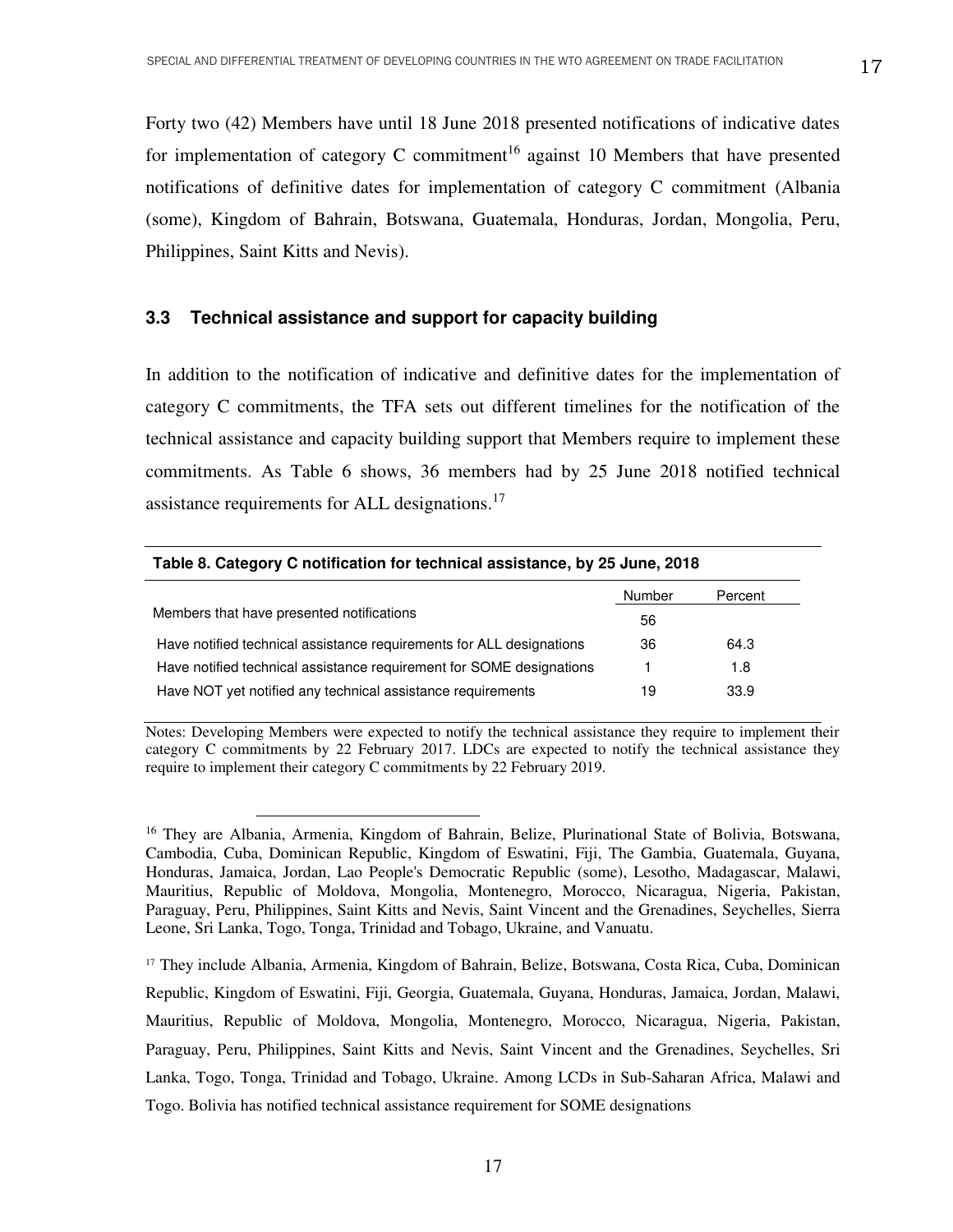Nineteen (19) developing members (Afghanistan, Angola, Bangladesh, Cambodia, Chad, Gambia, Lao People's Democratic Republic, Lesotho, Madagascar, Mali, Mozambique, Myanmar, Nepal, Niger, Rwanda, Sierra Leone, Solomon Islands, Vanuatu, and Zambia) have until 18 June 2018 not notified any technical assistance requirements.

Figure 1 displays the type of technical assistance and support for capacity building that developing Members have requested so far. Clearly, developing countries are yet to decide what type of technical assistance they need as evidence by over 45 percent of the requests which purposes are yet to be determined (Figure 1). Otherwise, current priorities are attached to development of human resources (skills) and technical assistance in area of legislative development. Surprisingly, infrastructure issue is relatively less prioritised than most requirements.



#### Figure 1. Share of technical assistance (%) by 18 June 2018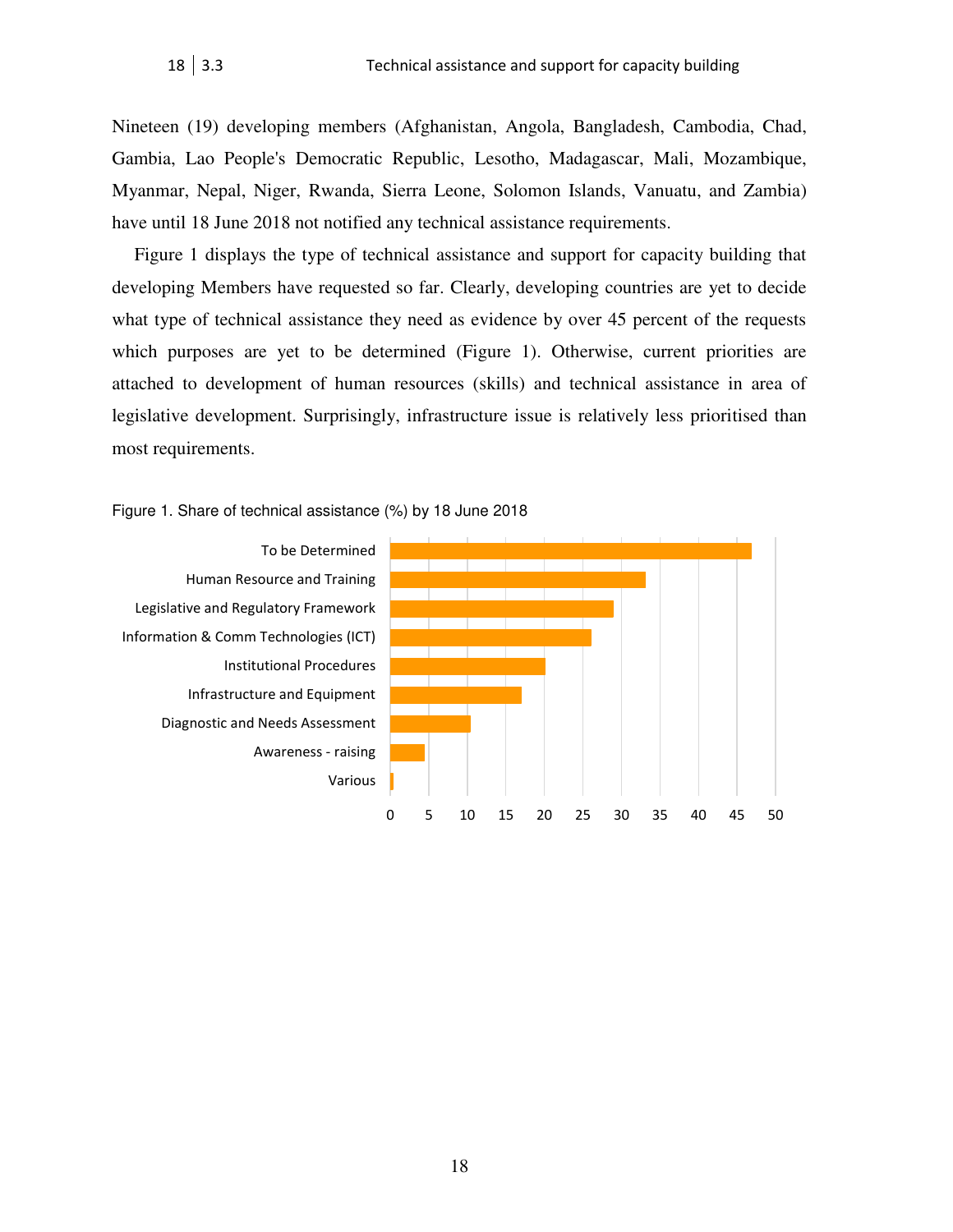#### **Figure 2. Number of Request by 18 June 2018**



Source: WTO database

#### **4 Conclusions**

In this paper, we examine the role of the second-generation special and differential treatment (S&DT) measures in the WTO Agreement on Trade Facilitation (TFA) in addressing the delicate balance between the needs and concerns of developing countries and ensuring the TFA's objectives of expediting the movement, release and clearance of goods, including goods in transit. As the finding demonstrates, the linking of support to commitment has created two dilemmas for developing countries; the choice between the risks of taking on increasing commitment before prerequisite capacity, and the extent and timing of entering into commitments (taking into account implementing capacities) and the cost of delaying the much needed assistance and support for capacity building. Flexibility for developing countries and least developed countries in implementation of trade facilitation obligations has been eroded by conditioning assistance and support for capacity building to notification of commitments. Given the 'best endeavour' nature of the relevant provisions and other important priorities for developing countries (e.g. poverty reduction, etc. which demand their fund allocation), it is not apparent that the benefits of implementing the Agreement will outweigh its costs.

Whether TFA framework will deliver development gains for developing countries will depend on the efforts of the latter to use lessons from past trade facilitation initiatives and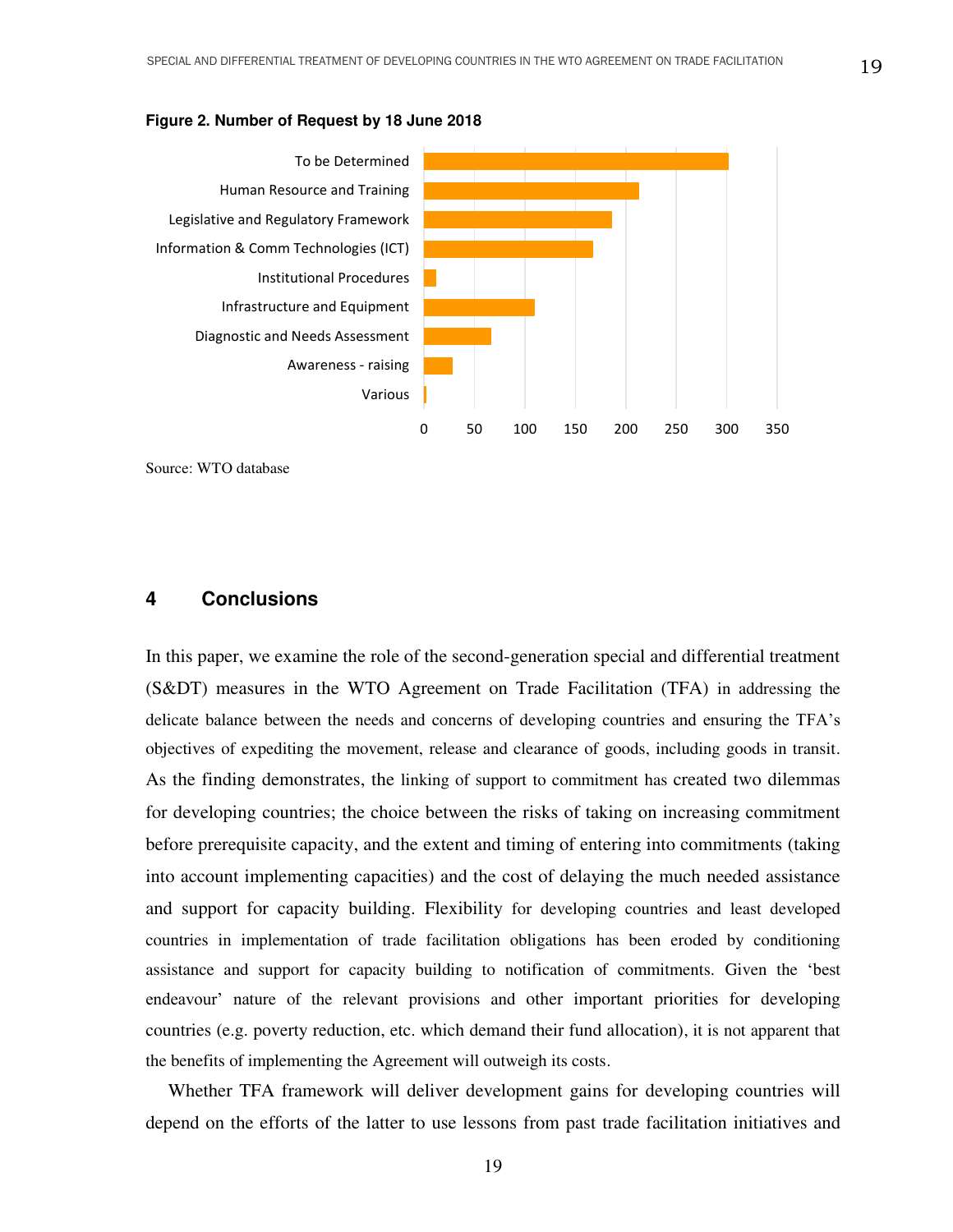#### 20 References

set clear targets, with core trade facilitation reforms especially in the area of transport and customs. Seen this way, assistance and support for capacity building in the framework of the TFA will remain a key priority in years to come. Collaborative solutions between landlocked and transit developing countries based on international best practices with core trade facilitation reforms can assist dialogue on facilitation issues (including systemic issues such as the design and implementation vehicles of transit regimes) and inter-country initiatives, and between private and public stakeholders. This is one area that international development agencies, in collaboration with regional organizations, need continue and intensify their efforts. Developing transit corridor performance measurement systems that are cost effective and sustainable will help facilitate benchmarking of performance between corridors. Lastly, knowledge sharing through maintaining a repository of best practices regarding transit facilitation and related policy areas and improving the knowledge about TFA in landlocked developing countries and transit countries through training and capacitybuilding remaining essential component of future endeavour.

#### **References**

Ayoki, Milton, 2006. "A Primer on Development Dimension of Trade Negotiations in the WTO: The Doha Development Agenda," MPRA Paper 83084, University Library of Munich, Germany.

Ayoki, Milton, 2017. "The Development Dimension of the WTO Agreement on Trade Facilitation," MPRA Paper 87299, University Library of Munich, Germany.

OECD. 2006. Special and Differential Treatment in the Area of Trade Facilitation, *OECD Trade Policy Working Paper* No. 32, Paris: OECD.

OECD. 2017. "Next steps upon the entry into force of the WTO Trade Facilitation Agreement, Technical Note No. 24, Paris: OECD.

Fink, Carsten., Aaditya Mattoo and Ileana Neagu Constantinescu. 2002. "Trade in International Maritime Services: How Much Does Policy Matter?" *World Bank Economic Review*, 2002, vol. 16, issue 1, 81-108

Fink, C., A. Mattoo, and H. C. Neagu (2005)." Assessing the Impact of Communication Costs of International Trade." *Journal of International Economics*, Vol. 67: 428-445.

WTO. 2004. Doha Work Programme: Decision Adopted by the General Council on 1 August 2004, WT/L/579, World Trade Organisation.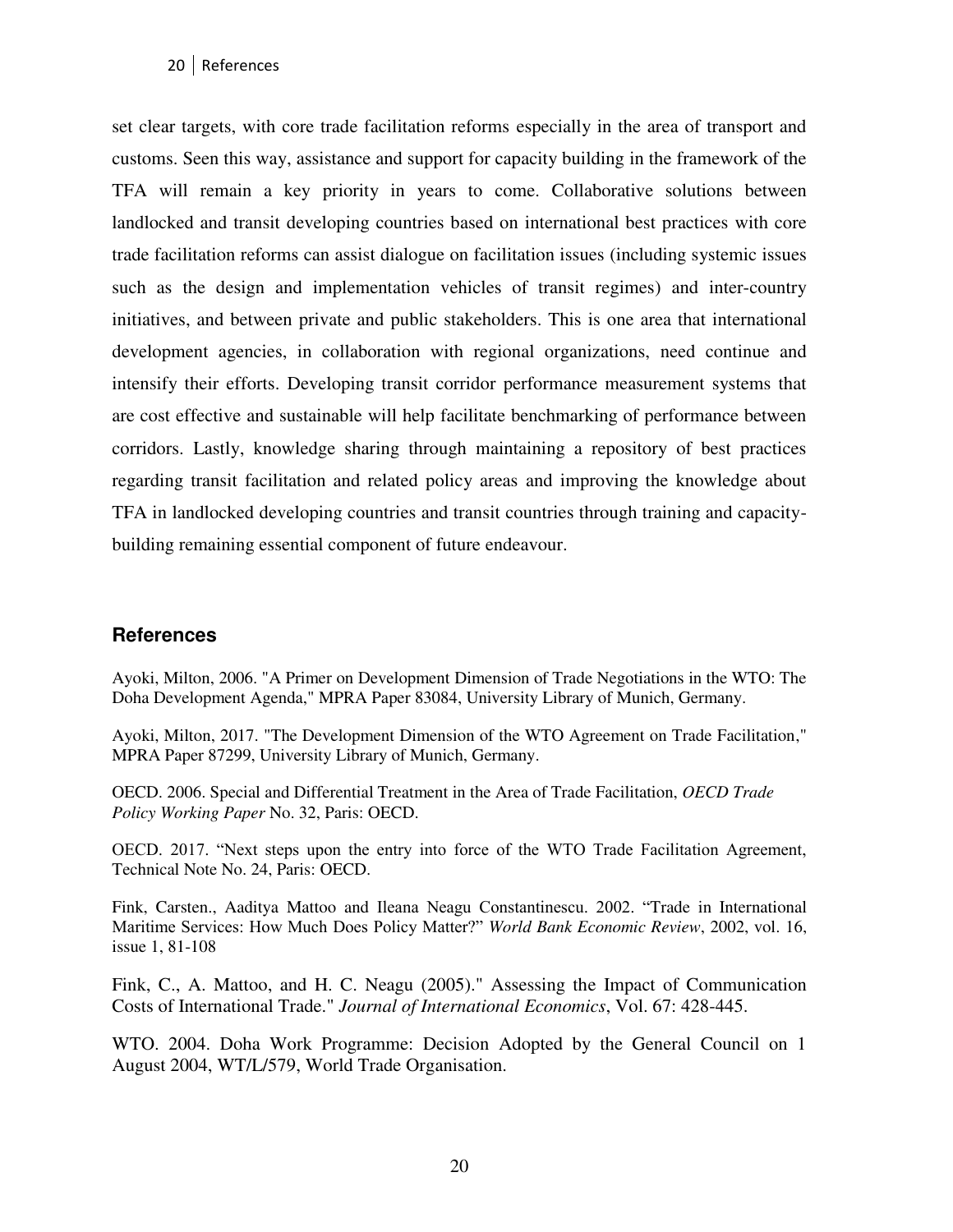### **Annex 1**

|   | Table 1A. WTO Members that have ratified the TFA     |    |                                      |  |  |
|---|------------------------------------------------------|----|--------------------------------------|--|--|
|   | <b>Country/ WTO Member (date of ratification)</b>    |    |                                      |  |  |
| 1 | Afghanistan (29 July 2016)                           | 35 | Ghana (4 January 2017)               |  |  |
| 2 | Albania (10 May 2016)                                | 36 | Grenada (8 December 2015)            |  |  |
| 3 | Antigua and Barbuda (27 November 2017)               | 37 | Guatemala (8 March 2017)             |  |  |
| 4 | Argentina (22 January 2018)                          | 38 | Guyana (30 November 2015)            |  |  |
| 5 | Armenia (20 March 2017)                              | 39 | Honduras (14 July 2016)              |  |  |
| 6 | Australia (8 June 2015)                              | 40 | Hong Kong, China (8 December 2014)   |  |  |
| 7 | Bahrain, Kingdom of (23 September 2016)              | 41 | Iceland (31 October 2016)            |  |  |
| 8 | Bangladesh (27 September 2016)                       | 42 | India (22 April 2016)                |  |  |
| 9 | Barbados (31 January 2018)                           | 43 | Indonesia (5 December 2017)          |  |  |
|   | 10 Belize (2 September 2015)                         | 44 | Israel (8 December 2017)             |  |  |
|   | 11 Benin (28 March 2018)                             | 45 | Jamaica (19 January 2016)            |  |  |
|   | 12 Bolivia, Plurinational State of (30 January 2018) | 46 | Japan (1 June 2015)                  |  |  |
|   | 13 Botswana (18 June 2015)                           | 47 | Jordan (22 February 2017)            |  |  |
|   | 14 Brazil (29 March 2016)                            | 48 | Kazakhstan (26 May 2016              |  |  |
|   | 15 Brunei Darussalam (15 December 2015)              | 49 | Kenya (10 December 2015)             |  |  |
|   | 16 Cambodia (12 February 2016)                       | 50 | Korea, Republic of (30 July 2015)    |  |  |
|   | 17 Canada (16 December 2016)                         | 51 | Kuwait, the State of (25 April 2018) |  |  |
|   | 18 Central African Republic (11 January 2018)        | 52 | Kyrgyz Republic (6 Dec 2016)         |  |  |
|   | 19 Chad (22 February 2017)                           | 53 | Lao People's Dem. Rep (29 Sept 2015) |  |  |
|   | 20 Chile (21 November 2016)                          | 54 | Lesotho (4 January 2016)             |  |  |
|   | 21 China (4 September 2015)                          | 55 | Liechtenstein (18 September 2015     |  |  |
|   | 22 Congo (5 October 2017)                            | 56 | Macao, China (11 April 2016)         |  |  |
|   | 23 Costa Rica (1 May 2017)                           | 57 | Madagascar (20 June 2016)            |  |  |
|   | 24 Côte d'Ivoire (8 December 2015)                   | 58 | Malawi (12 July 2017)                |  |  |
|   | 25 Cuba (12 March 2018)                              | 59 | Malaysia (26 May 2015)               |  |  |
|   | 26 Djibouti (5 March 2018)                           | 60 | Mali (20 January 2016)               |  |  |
|   | 27 Dominica (28 November 2016)                       | 61 | Mauritius (5 March 2015)             |  |  |
|   | 28 Dominican Republic (28 February 2017)             | 62 | Mexico (26 July 2016)                |  |  |
|   | 29 El Salvador (4 July 2016)                         | 63 | Moldova, Republic of (24 June 2016)  |  |  |
|   | 30 European Union (formerly EC) (5 October 2015)     | 64 | Mongolia (28 November 2016)          |  |  |
|   | 31 Fiji (1 May 2017)                                 | 65 | Montenegro (10 May 2016)             |  |  |
|   | 32 Gabon (5 December 2016)                           | 66 | Mozambique (6 January 2017)          |  |  |
|   | 33 Gambia (11 July 2017)                             | 67 | Myanmar (16 December 2015)           |  |  |
|   | 34 Georgia (4 January 2016)                          | 68 | Namibia (9 February 2018             |  |  |
|   | Contd.                                               |    |                                      |  |  |